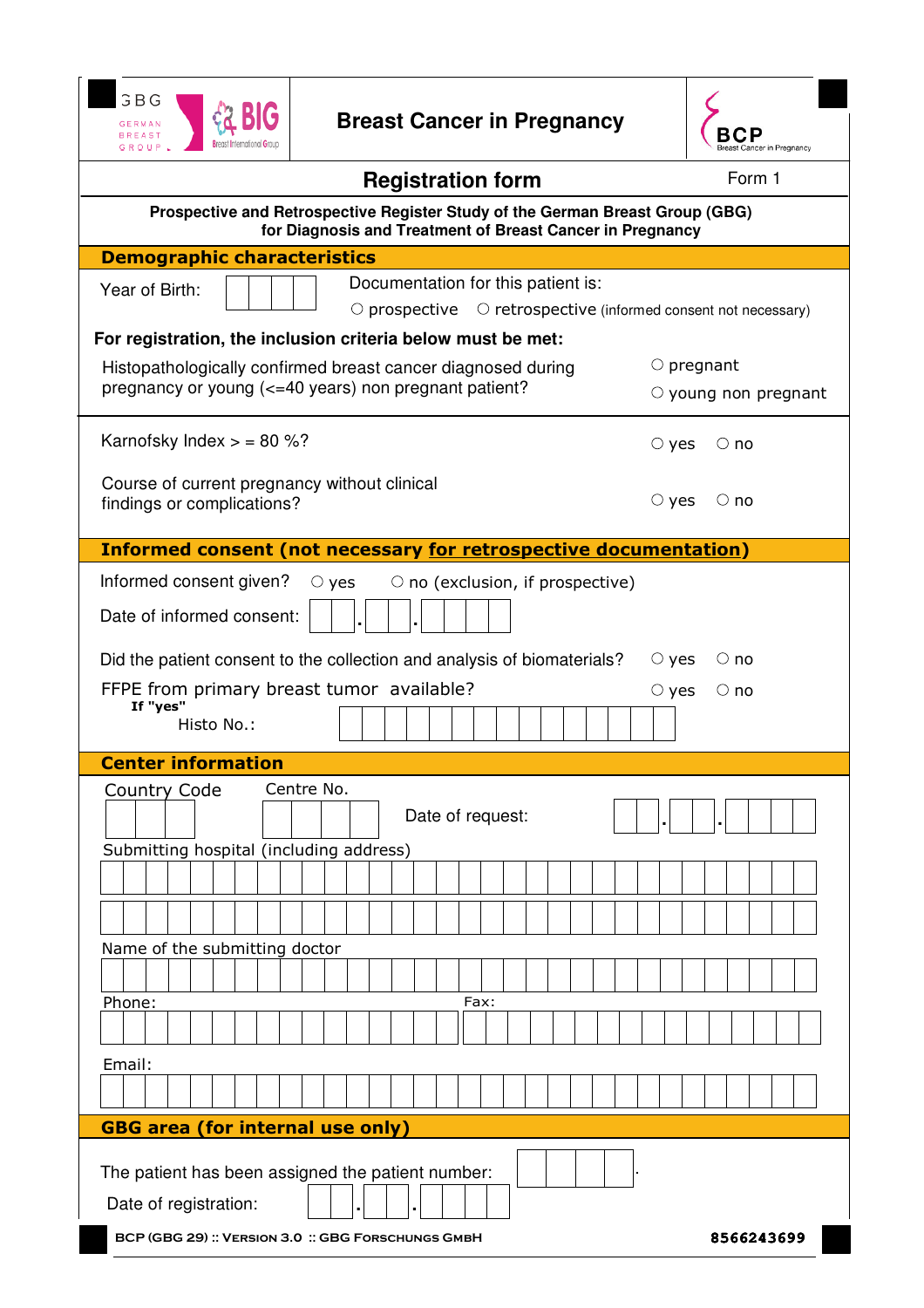| Country<br>Code<br>GBG<br><b>GERMAN</b><br>GROUP.                                                     | Center<br>Patient No.<br>east Cancer in Pregnancy                                                                                                                                                                                                                                                                                                                                                                                                                  |
|-------------------------------------------------------------------------------------------------------|--------------------------------------------------------------------------------------------------------------------------------------------------------------------------------------------------------------------------------------------------------------------------------------------------------------------------------------------------------------------------------------------------------------------------------------------------------------------|
|                                                                                                       | Form 2<br><b>Breast Cancer - Histology</b>                                                                                                                                                                                                                                                                                                                                                                                                                         |
| <b>Physical examination</b>                                                                           |                                                                                                                                                                                                                                                                                                                                                                                                                                                                    |
| Ethnological origin of patient:                                                                       | $\circ$ black-african<br>$\circ$ caucasian<br>$\circ$ asian<br>$\circ$ other<br>$\circ$ oriental<br>$\circ$ hispanic                                                                                                                                                                                                                                                                                                                                               |
| Date of physical examination:                                                                         | $\Box$ n.d.                                                                                                                                                                                                                                                                                                                                                                                                                                                        |
| Weight:<br>kg<br>Height:                                                                              | <b>Blood</b><br>mm/Hg<br>cm<br>pressure:                                                                                                                                                                                                                                                                                                                                                                                                                           |
| <b>Histology</b>                                                                                      |                                                                                                                                                                                                                                                                                                                                                                                                                                                                    |
| Date of first clinical symptoms                                                                       |                                                                                                                                                                                                                                                                                                                                                                                                                                                                    |
| Date of histological diagnosis:                                                                       | corresponding week<br>of pregnancy                                                                                                                                                                                                                                                                                                                                                                                                                                 |
| Histological method                                                                                   | $\circ$ core cut biopsy $\circ$ excisional biopsy                                                                                                                                                                                                                                                                                                                                                                                                                  |
| <b>Tumor site</b>                                                                                     |                                                                                                                                                                                                                                                                                                                                                                                                                                                                    |
| TNM - classification:<br>cT<br>pT                                                                     | cN<br>M<br>pN                                                                                                                                                                                                                                                                                                                                                                                                                                                      |
| * If M=1, please specify the organ:                                                                   |                                                                                                                                                                                                                                                                                                                                                                                                                                                                    |
| Tumour grading:<br>Estrogen receptor status:<br>Progesterone receptor status:<br>HER-2 status<br>p53: | Histological type of tumour: $\Box$ ductal invasive $\Box$ lobular invasive $\Box$ inflammatory $\Box$ other<br>$\circ$ 1<br>$\circ$ 2<br>$\circ$ 3<br>$\circ$ unknown<br>$\circ$ positive<br>O unnkown<br>$\circlearrowright$ negative<br>$\circ$ positive<br>○ unnkown<br>$\circlearrowright$ negative<br>$\circlearrowright$ negative<br>$\circ$ unnkown<br>$\circ$ positive<br>$\circlearrowright$ negative<br>$\circ$ positive<br>$\circlearrowright$ unnkown |
| Ki67:                                                                                                 | ℅<br>$\Box$ n.k.                                                                                                                                                                                                                                                                                                                                                                                                                                                   |
| Vascular invasion                                                                                     | $\Box$ n.k.<br>$\circ$ no<br>$\circ$ yes                                                                                                                                                                                                                                                                                                                                                                                                                           |
| Lymphatic invasion:                                                                                   | $\bigcirc$ no<br>$\Box$ n.k.<br>$\circ$ yes                                                                                                                                                                                                                                                                                                                                                                                                                        |
| BRCA1:                                                                                                | $\circ$ mutated<br>$\circ$ not mutated<br>$\circ$ not reported                                                                                                                                                                                                                                                                                                                                                                                                     |
| BRCA2:                                                                                                | $\circlearrowright$ mutated<br>$\circ$ not mutated<br>$\circ$ not reported                                                                                                                                                                                                                                                                                                                                                                                         |
| Other:                                                                                                | $\circlearrowright$ mutated<br>$\circ$ not mutated<br>$\circ$ not reported                                                                                                                                                                                                                                                                                                                                                                                         |
| CRF comment (optional):                                                                               |                                                                                                                                                                                                                                                                                                                                                                                                                                                                    |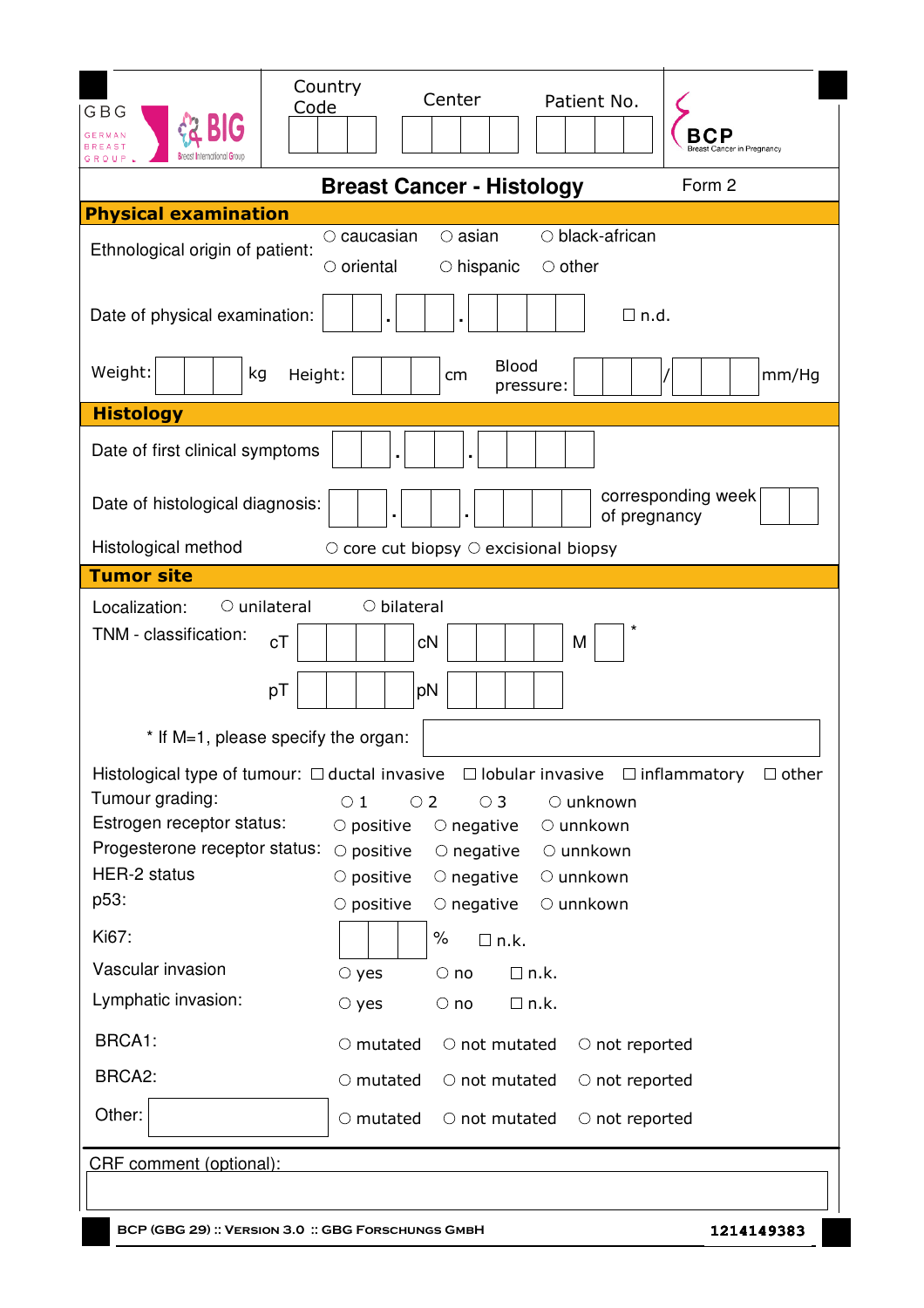| GBG<br><b>GERMAN</b><br><b>REAST</b><br>GROUP.                                                                                                                                  | Country<br>Code                                                                      | Center                | Patient No. |  |         |
|---------------------------------------------------------------------------------------------------------------------------------------------------------------------------------|--------------------------------------------------------------------------------------|-----------------------|-------------|--|---------|
|                                                                                                                                                                                 | Checklist for determining a possible predisposition to breast and/or ovarian cancer. | <b>Family History</b> |             |  | Form 2a |
| A. Patient and her siblings/children                                                                                                                                            |                                                                                      |                       |             |  | No.     |
| a mamma carcinoma in the patient BEFORE the age of 36                                                                                                                           |                                                                                      |                       |             |  |         |
| a unilateral mamma carcinoma in the patient BEFORE the age of 51                                                                                                                |                                                                                      |                       |             |  |         |
| a bilateral mamma carcinoma in the patient, the first of which occurred BEFORE the<br>age of 51<br>a unilateral or bilateral mamma carcinoma in the patient AFTER the age of 50 |                                                                                      |                       |             |  |         |
| a fallopian tube carcinoma or primary peritoneal carcinomatosis in the patient                                                                                                  |                                                                                      |                       |             |  |         |
| a mamma carcinoma in sisters/daughters BEFORE the age of 36                                                                                                                     |                                                                                      |                       |             |  |         |
| a unilateral mamma carcinoma in sisters/daughters BEFORE the age of 51                                                                                                          |                                                                                      |                       |             |  |         |
| a bilateral mamma carcinoma in sisters/daughters, the first of which occurred<br>BEFORE the age of 51                                                                           |                                                                                      |                       |             |  |         |
| a unilateral or bilateral mamma carcinoma in sisters/daughters AFTER the age of 50                                                                                              |                                                                                      |                       |             |  |         |
| a mamma carcinoma in brothers/sons                                                                                                                                              |                                                                                      |                       |             |  |         |
| a fallopian tube carcinoma or primary peritoneal carcinomatosis in sisters/daughters                                                                                            |                                                                                      |                       |             |  |         |
|                                                                                                                                                                                 |                                                                                      |                       |             |  |         |
| <b>B. Maternal line</b>                                                                                                                                                         |                                                                                      |                       |             |  | No.     |
| a mamma carcinoma in a female relative BEFORE the age of 36                                                                                                                     |                                                                                      |                       |             |  |         |
| a unilateral mamma carcinoma in a female relative BEFORE the age of 51                                                                                                          |                                                                                      |                       |             |  |         |
| a bilateral mamma carcinoma in a female relative, the first of which<br>occurred BEFORE the age of 51                                                                           |                                                                                      |                       |             |  |         |
| a unilateral or bilateral mamma carcinoma in a female relative AFTER the age of 50                                                                                              |                                                                                      |                       |             |  |         |
| a mamma carcinoma in a male relative                                                                                                                                            |                                                                                      |                       |             |  |         |
| a fallopian tube carcinoma or primary peritoneal carcinomatosis in a female relative                                                                                            |                                                                                      |                       |             |  |         |
| <b>C. Paternal line</b>                                                                                                                                                         |                                                                                      |                       |             |  | No.     |
| a mamma carcinoma in a female relative BEFORE the age of 36                                                                                                                     |                                                                                      |                       |             |  |         |
| a unilateral mamma carcinoma in a female relative BEFORE the age of 51                                                                                                          |                                                                                      |                       |             |  |         |
| a bilateral mamma carcinoma in a female relative, the first of which<br>occurred BEFORE the age of 51                                                                           |                                                                                      |                       |             |  |         |
| a unilateral or bilateral mamma carcinoma in a female relative AFTER the age of 50                                                                                              |                                                                                      |                       |             |  |         |
| a mamma carcinoma in a male relative                                                                                                                                            |                                                                                      |                       |             |  |         |
| a fallopian tube carcinoma or primary peritoneal carcinomatosis in a female relative                                                                                            |                                                                                      |                       |             |  |         |
| CRF comment (optional):                                                                                                                                                         |                                                                                      |                       |             |  |         |

**BCP (GBG 29) :: Version 3.0 :: GBG Forschungs GmbH**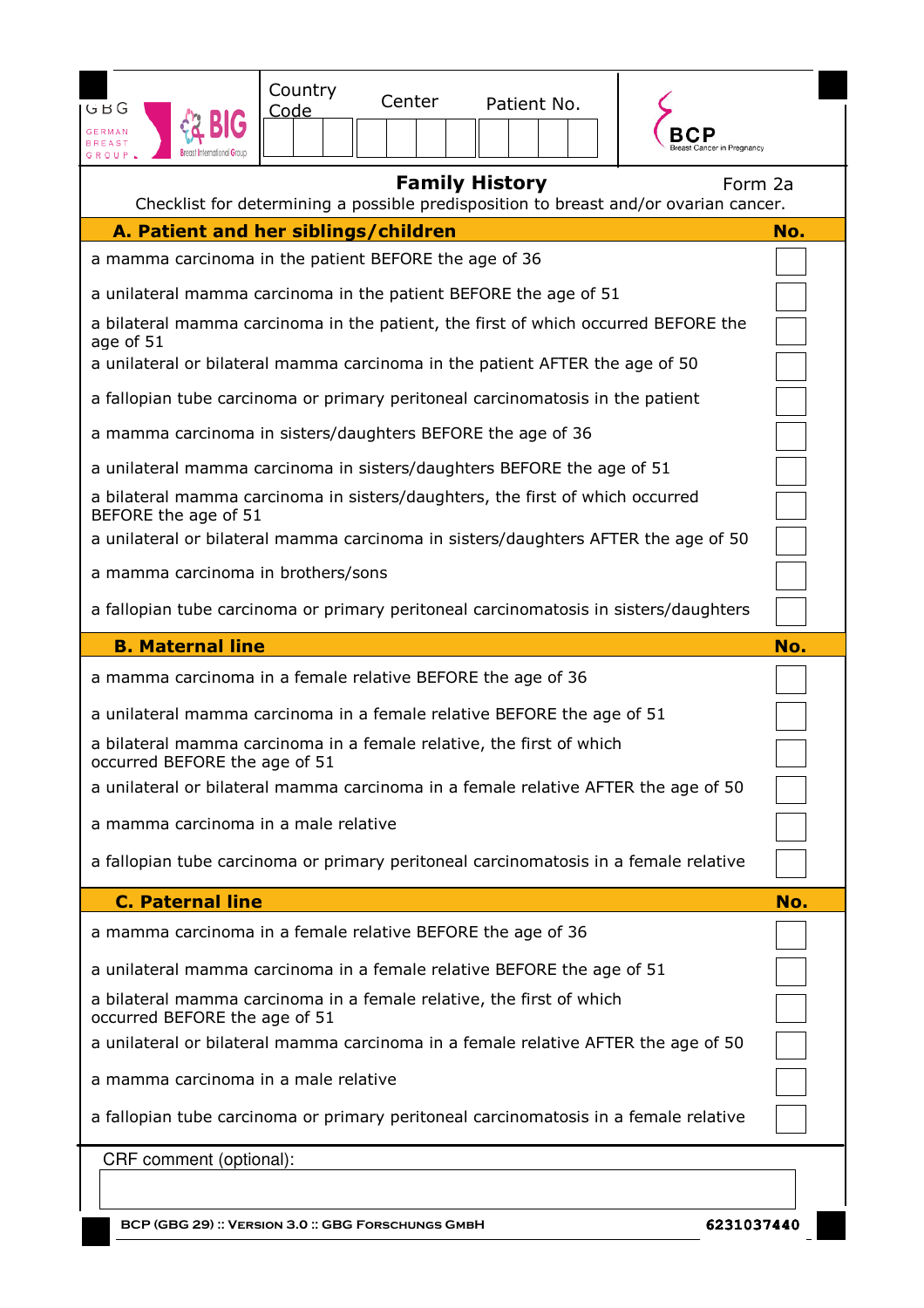| Country<br>Center<br>Code<br>৬ B G<br><b>GERMAN</b><br>BREAST<br>Breast International Gr<br>GROUP                                                                                                                                                                                                                                                                                                                                                                                                                                                                                                                                                                                                                                                                                                                                                                                                                                                                                                                                                                                                  | Patient No. Page No.                      | ncer in Pregnancy |
|----------------------------------------------------------------------------------------------------------------------------------------------------------------------------------------------------------------------------------------------------------------------------------------------------------------------------------------------------------------------------------------------------------------------------------------------------------------------------------------------------------------------------------------------------------------------------------------------------------------------------------------------------------------------------------------------------------------------------------------------------------------------------------------------------------------------------------------------------------------------------------------------------------------------------------------------------------------------------------------------------------------------------------------------------------------------------------------------------|-------------------------------------------|-------------------|
| <b>General Medical History</b>                                                                                                                                                                                                                                                                                                                                                                                                                                                                                                                                                                                                                                                                                                                                                                                                                                                                                                                                                                                                                                                                     |                                           | Form 2b           |
| <b>Relevant past or current illnesses or symptoms</b>                                                                                                                                                                                                                                                                                                                                                                                                                                                                                                                                                                                                                                                                                                                                                                                                                                                                                                                                                                                                                                              |                                           |                   |
| Has/had the patient any relevant current or past illnesses<br>or symptoms (including cardiac history and allergy)?<br>Description                                                                                                                                                                                                                                                                                                                                                                                                                                                                                                                                                                                                                                                                                                                                                                                                                                                                                                                                                                  | $\circ$ yes (specify below)<br>Start date | $\circ$ no        |
|                                                                                                                                                                                                                                                                                                                                                                                                                                                                                                                                                                                                                                                                                                                                                                                                                                                                                                                                                                                                                                                                                                    |                                           | $\square$ n.k.    |
|                                                                                                                                                                                                                                                                                                                                                                                                                                                                                                                                                                                                                                                                                                                                                                                                                                                                                                                                                                                                                                                                                                    | Current? $\circ$ yes<br>$\circ$ no        | Code*:            |
|                                                                                                                                                                                                                                                                                                                                                                                                                                                                                                                                                                                                                                                                                                                                                                                                                                                                                                                                                                                                                                                                                                    |                                           | $\square$ n.k.    |
|                                                                                                                                                                                                                                                                                                                                                                                                                                                                                                                                                                                                                                                                                                                                                                                                                                                                                                                                                                                                                                                                                                    | Current? $\circ$ yes<br>$\bigcirc$ no     | Code*:            |
|                                                                                                                                                                                                                                                                                                                                                                                                                                                                                                                                                                                                                                                                                                                                                                                                                                                                                                                                                                                                                                                                                                    |                                           | $\Box$ n.k.       |
|                                                                                                                                                                                                                                                                                                                                                                                                                                                                                                                                                                                                                                                                                                                                                                                                                                                                                                                                                                                                                                                                                                    | Current? $\circ$ yes<br>$\circ$ no        | Code*:            |
|                                                                                                                                                                                                                                                                                                                                                                                                                                                                                                                                                                                                                                                                                                                                                                                                                                                                                                                                                                                                                                                                                                    |                                           | $\square$ n.k.    |
|                                                                                                                                                                                                                                                                                                                                                                                                                                                                                                                                                                                                                                                                                                                                                                                                                                                                                                                                                                                                                                                                                                    | Current? $\bigcirc$ yes<br>$\bigcirc$ no  | Code*:            |
|                                                                                                                                                                                                                                                                                                                                                                                                                                                                                                                                                                                                                                                                                                                                                                                                                                                                                                                                                                                                                                                                                                    |                                           | $\Box$ n.k.       |
|                                                                                                                                                                                                                                                                                                                                                                                                                                                                                                                                                                                                                                                                                                                                                                                                                                                                                                                                                                                                                                                                                                    | Current? $\bigcirc$ yes<br>$\circ$ no     | Code*:            |
| *Code for SOC MedDRA-terms:<br>$01$ = Infections and infestations; $02$ = Neoplasms benign and malignant (including cysts and polyps);<br>$03$ = Blood and the lymphatic system disorders; $04$ = Immune system disorders; $05$ = Endocrine<br>disorders; $06$ = Metabolism and nutrition; $07$ = Psychiatric disorders; $08$ = Nervous system disorders;<br>09 = Eye disorders; 10 = Ear and labyrinth disorders; 11 = Cardiac disorders; 12 = Vascular disorders;<br>13 = Respiratory, thoracic and mediastinal disorders; $14$ = Gastrointestinal disorders; 15 =<br>Hepato-biliary disorders; $16 =$ Skin and subcutanous tissue disorders; $17 =$ Musculoskeletal, connective<br>tissue and bone disorders; $18$ = Renal and urinary disorders; $19$ = Pregnancy puerperium and prenatal<br>conditions; 20 = Reproductive system and breast disorders; $21 =$ Congenital and familial/genetic<br>disorders; 22 = General disorders and administration site conditions; 23 = Investigations; 24 = Injury<br>and poisoning; $25 =$ Surgical and medical procedures; $26 =$ Social circumstances |                                           |                   |
| CRF comment (optional):                                                                                                                                                                                                                                                                                                                                                                                                                                                                                                                                                                                                                                                                                                                                                                                                                                                                                                                                                                                                                                                                            |                                           |                   |
| <b>BCP (GBG 29) :: VERSION 3.0 :: GBG FORSCHUNGS GMBH</b>                                                                                                                                                                                                                                                                                                                                                                                                                                                                                                                                                                                                                                                                                                                                                                                                                                                                                                                                                                                                                                          |                                           | 2140579121        |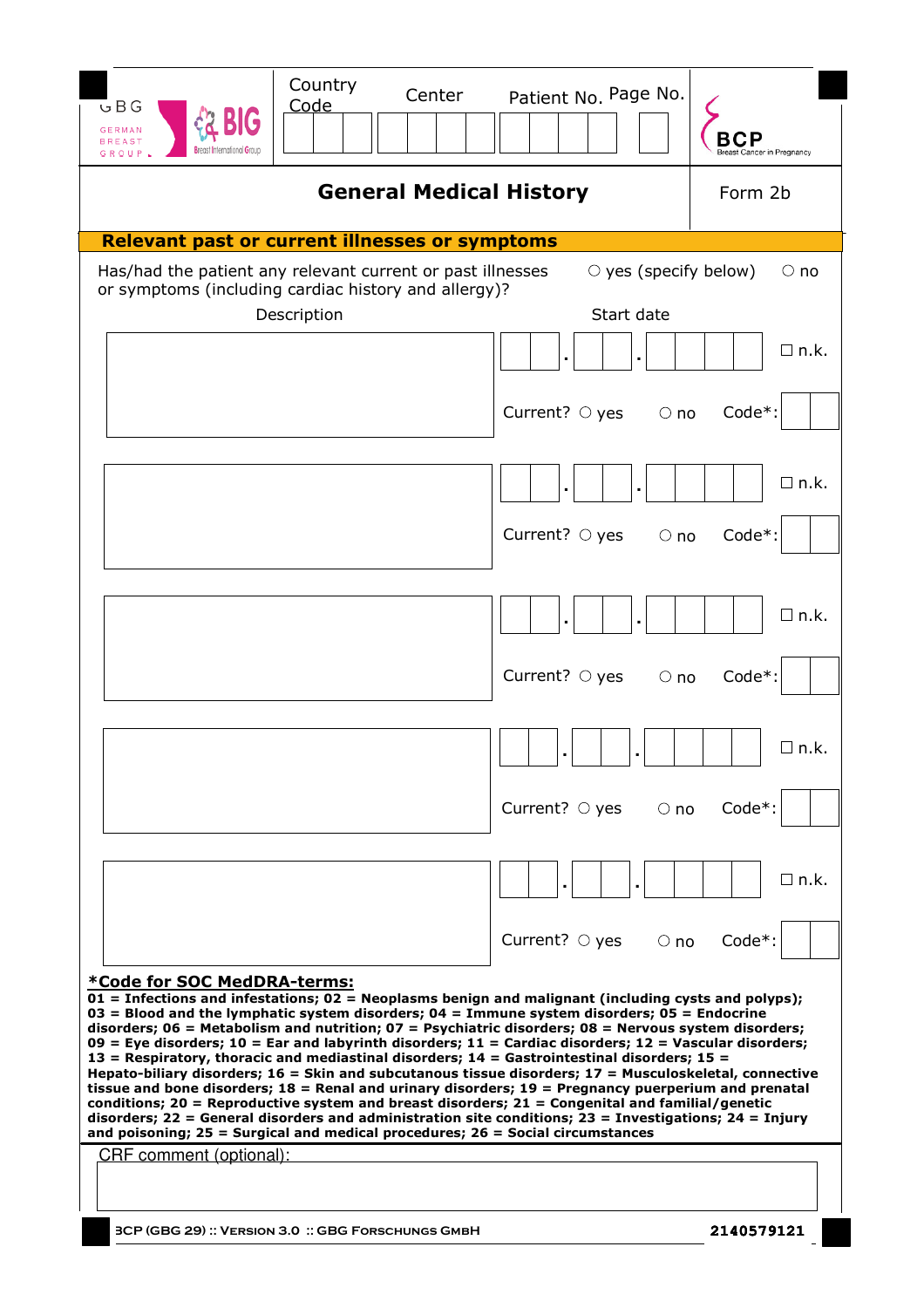| GBG<br><b>BIG</b><br><b>GERMAN</b><br><b>BREAST</b><br><b>Breast International Group</b><br>GROUP L | Country<br>Patient No.<br>Center<br>Code           | В<br>Breast Cancer in Pregnancy |
|-----------------------------------------------------------------------------------------------------|----------------------------------------------------|---------------------------------|
|                                                                                                     | <b>Previous Pregnancy</b>                          | Form 2c                         |
| <b>Previous Pregnancy</b>                                                                           |                                                    |                                 |
| Number of previous pregnancies                                                                      | grav.<br>par.                                      |                                 |
| Date of last<br>delivery/interruption:                                                              |                                                    |                                 |
|                                                                                                     |                                                    |                                 |
| CRF comment (optional):                                                                             | BCP (GBG 29) :: VERSION 3.0 :: GBG FORSCHUNGS GMBH |                                 |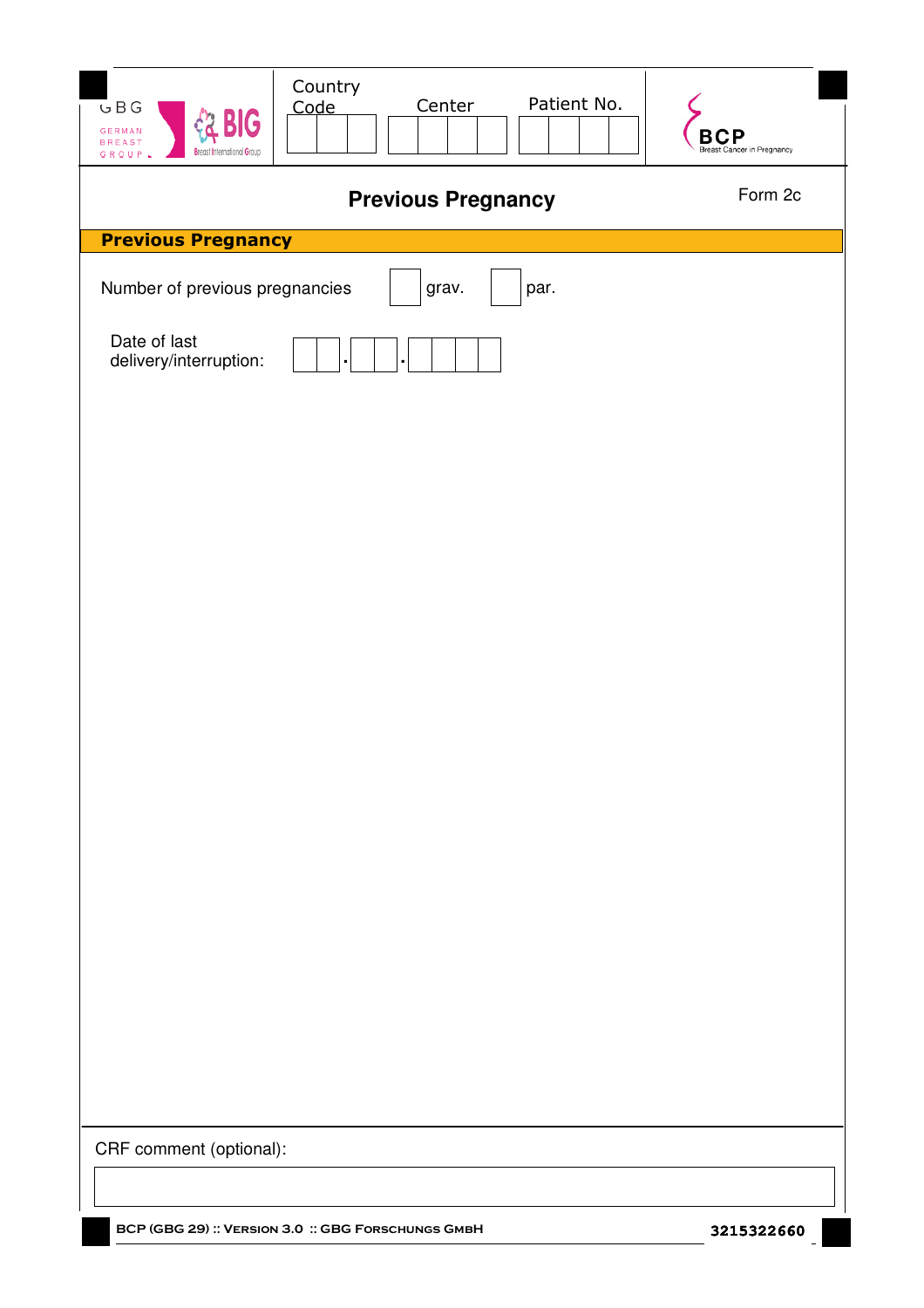| G B G<br>GERMAN<br>REAST<br>GROUP                                                         | Country<br>Code                    | Center                                                                   | Patient No.                                                     | incer in Pregnancy                                                          |
|-------------------------------------------------------------------------------------------|------------------------------------|--------------------------------------------------------------------------|-----------------------------------------------------------------|-----------------------------------------------------------------------------|
|                                                                                           |                                    | <b>Breast Cancer - Diagnosis</b>                                         |                                                                 | Form 3                                                                      |
| <b>Physical examination breast</b>                                                        |                                    |                                                                          |                                                                 |                                                                             |
| Clinical signs for cT4:                                                                   | $\Box$ none                        | $\Box$ skin involvement (T4b)                                            | $\Box$ inflammation (T4d)                                       | $\Box$ extension to chest wall (T4a)                                        |
| Assessment date:                                                                          |                                    |                                                                          | $\Box$ not done                                                 |                                                                             |
| Results:<br>$\circ$ not suspicious                                                        |                                    |                                                                          | $\circ$ suspicious $\circ$ led to diagnosis of cacinoma         |                                                                             |
| Tumour size (largest diameters)                                                           |                                    | X                                                                        | lmm                                                             | ○ not known<br>$\circlearrowright$ not measurable                           |
| Tumor site:                                                                               | $\circ$ unilateral right           | If bilateral, state site of<br>largest indicator lesion:                 | $\circ$ unilateral left<br>$\circ$ left<br>$\circ$ right        | $\circ$ bilateral                                                           |
| The tumor is:                                                                             | $\circ$ unifocal                   |                                                                          | $\circ$ multifocal $\circ$ multicentric                         |                                                                             |
| Nodal status:<br>If cN>0 please indicate<br>lymph nodes affected:                         | $\circ$ cN0                        | $\circ$ cN1<br>$\circ$ cN2<br>$\Box$ axillary<br>$\Box$ mammaria interna | $\circ$ cN3<br>$\Box$ infraclavicular<br>$\Box$ supraclavicular | $\circ$ n.d.<br>$\Box$ n.k.                                                 |
| <b>Ultrasound of breast</b>                                                               |                                    |                                                                          |                                                                 |                                                                             |
| Assessment date:                                                                          |                                    |                                                                          | $\Box$ not done                                                 |                                                                             |
| $\circ$ not suspicious<br>Results:                                                        |                                    | $\circ$ suspicious                                                       | $\bigcirc$ led to diagnosis of cacinoma                         |                                                                             |
| Tumour size (largest diameters)                                                           |                                    | X                                                                        | lmm                                                             | $\circlearrowright$ not measurable<br>$\circ$ not detectable<br>○ not known |
| The tumor is:<br>Nodal status:                                                            | $\circ$ unifocal<br>$\circ$ cN0    | $\circ$ multifocal<br>$\circ$ cN1<br>$\circ$ cN2                         | $\circlearrowright$ multicentric<br>$\circ$ cN3                 | $\circ$ n.d.                                                                |
| If CN>0 please indicate<br>lymph nodes affected:                                          |                                    | $\Box$ axillary<br>$\Box$ mammaria interna                               | $\Box$ infraclavicular<br>$\square$ supraclavicular             | $\Box$ n.k.                                                                 |
| Were there any other suspicious findings?<br>If "yes", please specify:                    |                                    |                                                                          | $\circ$ yes                                                     | $\circ$ no                                                                  |
|                                                                                           |                                    |                                                                          |                                                                 |                                                                             |
| <b>Mammography</b>                                                                        |                                    |                                                                          |                                                                 |                                                                             |
| Assessment date:                                                                          |                                    |                                                                          | $\Box$ not done                                                 |                                                                             |
| Results:                                                                                  | $\circlearrowright$ not suspicious | $\circ$ suspicious                                                       |                                                                 | $\circ$ led to diagnosis of cacinoma                                        |
| Tumour size (largest diameters)                                                           |                                    | Χ                                                                        | mm                                                              | $\Box$ not known                                                            |
| <b>MRI</b>                                                                                |                                    |                                                                          |                                                                 |                                                                             |
| Assessment date:<br>Results:<br>$\circ$ not suspicious<br>Tumour size (largest diameters) |                                    | $\circ$ suspicious<br>Χ                                                  | $\Box$ not done<br>$\circ$ led to diagnosis of cacinoma<br>mm   | $\Box$ not known                                                            |
|                                                                                           |                                    |                                                                          |                                                                 |                                                                             |
| CRF comment (optional):                                                                   |                                    |                                                                          |                                                                 |                                                                             |
| BCP (GBG 29) :: VERSION 3.0 :: GBG FORSCHUNGS GMBH                                        |                                    |                                                                          |                                                                 | 7187071719                                                                  |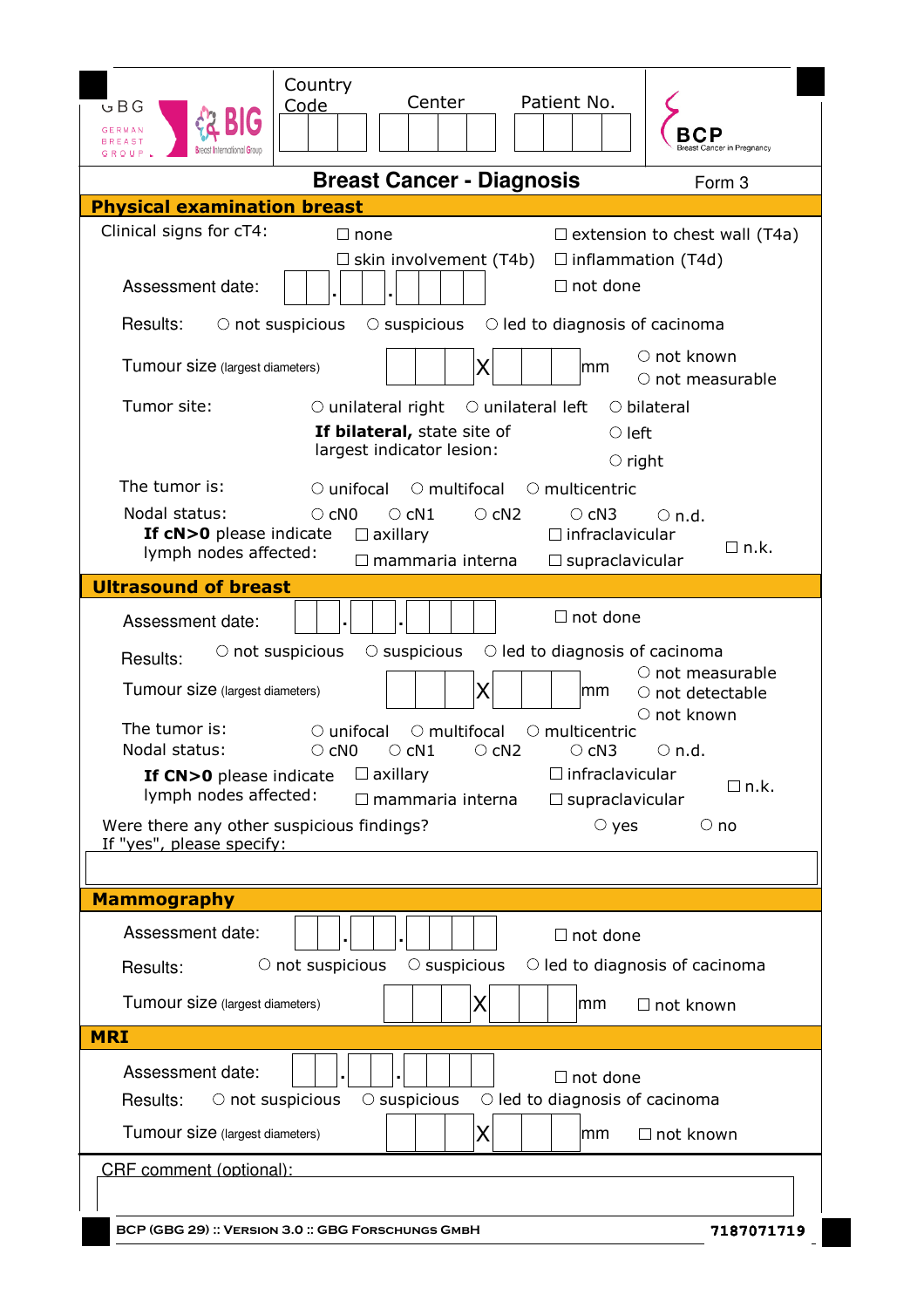| u p G<br><b>GERMAN</b>                                                             | Country<br>Center<br>Code                                                                                                | Page<br>Patient No.<br><u>No.</u>                                                           | reast Cancer in Pregnancy                                                                                        |
|------------------------------------------------------------------------------------|--------------------------------------------------------------------------------------------------------------------------|---------------------------------------------------------------------------------------------|------------------------------------------------------------------------------------------------------------------|
|                                                                                    | <b>Systemic Therapy - Chemotherapy</b>                                                                                   |                                                                                             | Form 4-1                                                                                                         |
|                                                                                    | <b>Chemotherapy and concomitant targeted therapy</b>                                                                     |                                                                                             |                                                                                                                  |
| $\circ$ neo-adjuvant<br><b>Start Date:</b><br>Regimen:                             | $\circ$ adjuvant $\circ$ palliative<br>End Date:                                                                         | $\circ$ none<br>total<br>during pregnancy                                                   | Number of cycles<br>(please document number of cycles, not number of infusions)<br>prior to surgery              |
| $\Box$ EC/AC                                                                       |                                                                                                                          |                                                                                             |                                                                                                                  |
| $\square$ FEC/FAC                                                                  |                                                                                                                          |                                                                                             |                                                                                                                  |
| $\Box$ E/A mono                                                                    |                                                                                                                          |                                                                                             |                                                                                                                  |
|                                                                                    | $\Box$ Taxane: $\rightarrow$ $\odot$ Paclitaxel $\odot$ Docetaxel                                                        |                                                                                             |                                                                                                                  |
| $\Box$ CMF                                                                         |                                                                                                                          |                                                                                             |                                                                                                                  |
| $\Box$ other 1:                                                                    |                                                                                                                          |                                                                                             |                                                                                                                  |
| $\Box$ other 2:                                                                    |                                                                                                                          |                                                                                             |                                                                                                                  |
| $\Box$ target:                                                                     |                                                                                                                          |                                                                                             |                                                                                                                  |
| Has the dose been reduced?                                                         | (please document further targeted therapy on Form 4-2)<br>Has the treatment been interrupted? $\circ$ yes<br>$\circ$ yes | $\circ$ no<br>$\circ$ no                                                                    |                                                                                                                  |
|                                                                                    | In case of treatment interruption or dose reduction please give the reason(s):                                           | interruption                                                                                | reduction                                                                                                        |
| Hematological toxicity:                                                            |                                                                                                                          | П                                                                                           | $\Box$                                                                                                           |
| Non-hematological toxicity:                                                        |                                                                                                                          | $\vert \ \ \vert$                                                                           | $\vert \ \ \vert$                                                                                                |
|                                                                                    | Child (complications during pregnancy/delivery):                                                                         | $\perp$                                                                                     | $\mathsf{L}$                                                                                                     |
| Other (please specify below):                                                      |                                                                                                                          | $\perp$                                                                                     | $\Box$                                                                                                           |
| <b>Supportive therapy</b>                                                          |                                                                                                                          |                                                                                             |                                                                                                                  |
| Dexamethasone<br>If "yes": $mg:$<br>5-HT3 antagonist:<br>Clemastine:<br>Ranitidin: | $\circ$ no<br>$\circ$ yes<br>$\circ$ yes<br>$\circ$ no<br>$\circ$ yes<br>$\circ$ no<br>$\circ$ yes<br>$\bigcirc$ no      | G-CSF:<br>Pegfilgrastim:<br>Antibiotics:<br>Other:<br>If other "yes", please specify below: | $\circ$ no<br>$\circ$ yes<br>$\circ$ yes<br>$\circ$ no<br>$\circ$ yes<br>$\circ$ no<br>$\circ$ yes<br>$\circ$ no |
| CRF comment (optional):                                                            | BCP (GBG 29) :: VERSION 3.0 :: GBG FORSCHUNGS GMBH                                                                       |                                                                                             | 7233189171                                                                                                       |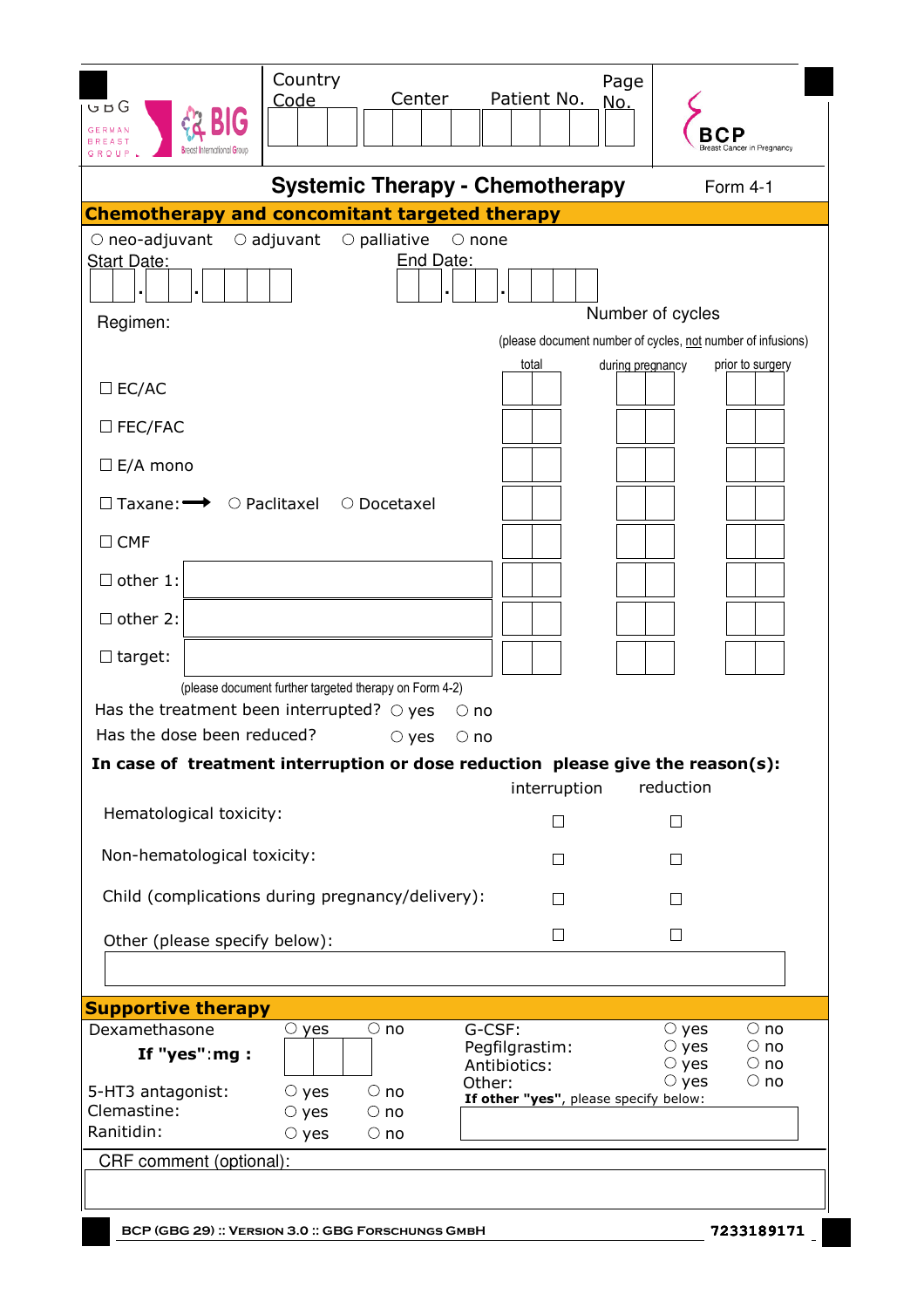| GBG<br><b>GERMAN</b><br><b>BREAST</b><br>GROUP.    | Country<br>Code | Center    | Patient No.                                                          | Page<br>No.<br>Breast Cancer in Pregnancy   |
|----------------------------------------------------|-----------------|-----------|----------------------------------------------------------------------|---------------------------------------------|
|                                                    |                 |           | <b>Endocrine and Targeted Therapy</b>                                | Form 4-2                                    |
| <b>Endocrine therapy</b>                           |                 |           |                                                                      |                                             |
| Start Date:                                        |                 | End Date: |                                                                      | $\Box$ none                                 |
| Medication<br>$\vert$ 1.<br>2.                     |                 |           | Dose                                                                 | Number of months                            |
| <b>Targeted therapy</b>                            |                 |           |                                                                      |                                             |
| <b>Start Date:</b><br>Medication<br>1.<br>2.       |                 | End Date: | Dose<br>Please notice targeted therapy given during chemotherapy has | $\Box$ none<br>Number of<br>infusions/weeks |
| to be documented on Form 4-1.                      |                 |           |                                                                      |                                             |
|                                                    |                 |           |                                                                      |                                             |
| CRF comment (optional):                            |                 |           |                                                                      |                                             |
|                                                    |                 |           |                                                                      |                                             |
| BCP (GBG 29) :: VERSION 3.0 :: GBG FORSCHUNGS GMBH |                 |           |                                                                      | 0618300727                                  |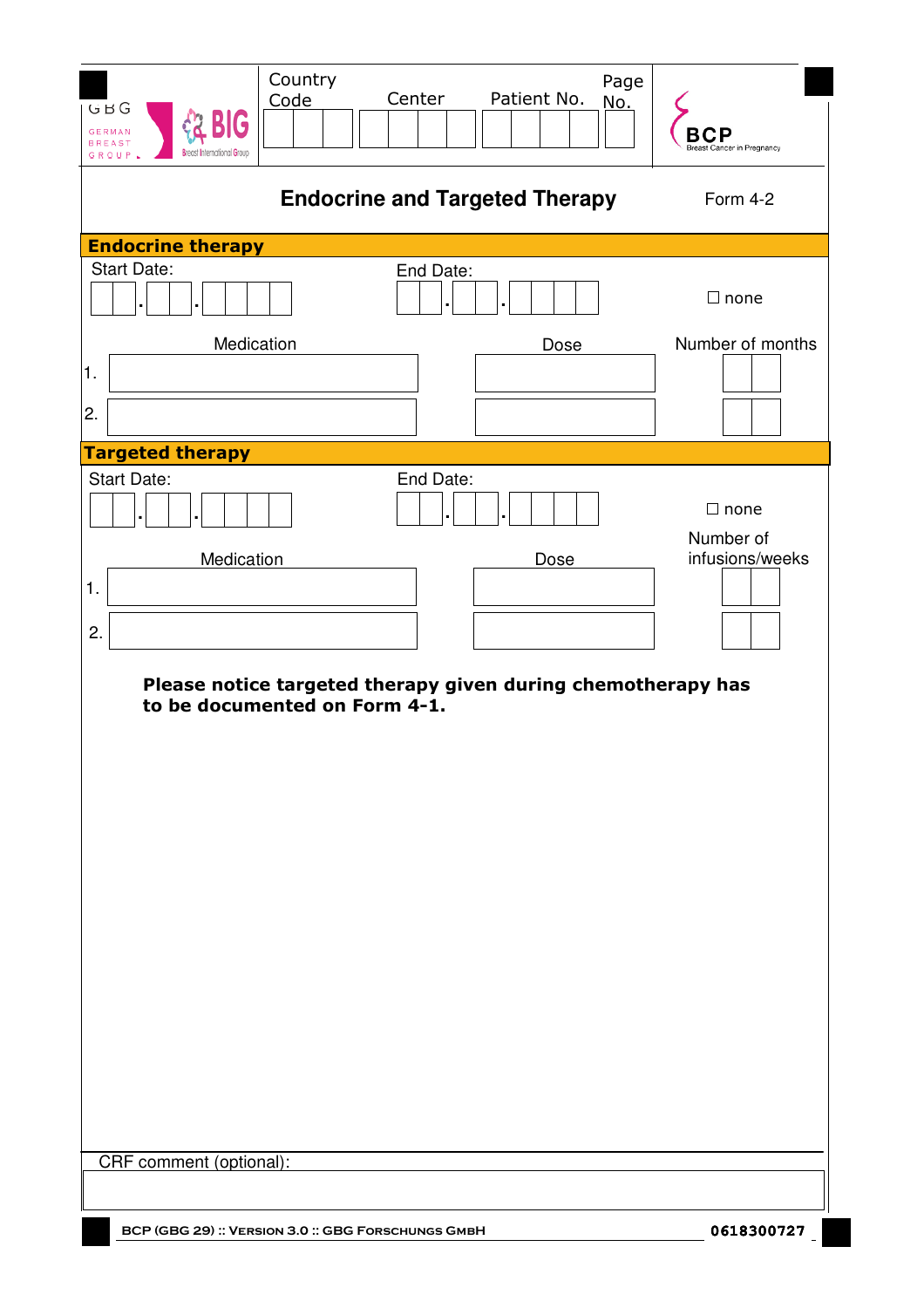| GBG<br><b>GERMAN</b><br><b>BREAST</b><br>GROUP                              | Country<br>Center<br>Code                                                                                                                            | Page<br>Patient No.<br>No. | reast Cancer in Pregnancy |
|-----------------------------------------------------------------------------|------------------------------------------------------------------------------------------------------------------------------------------------------|----------------------------|---------------------------|
|                                                                             | <b>Local Therapy - Surgery</b>                                                                                                                       |                            | Form 4-3                  |
| <b>Surgery</b>                                                              |                                                                                                                                                      |                            |                           |
| Date of surgery:                                                            |                                                                                                                                                      |                            | $\Box$ none               |
| $\Box$ mastectomy                                                           | $\Box$ breast conserving surgery<br>$\Box$ sentinel node biopsy (SNB), please specify below<br>$\Box$ axillary node dissection, please specify below |                            |                           |
|                                                                             | If "sentinel node biopsy" was performed:                                                                                                             |                            |                           |
|                                                                             | Number of lymph<br>nodes dissected for SNB:                                                                                                          |                            |                           |
|                                                                             | Number of positive<br>sentinel nodes:                                                                                                                |                            |                           |
| <b>Sentinal node procedure:</b>                                             | ○ 99 TC sulphur colloid<br>$\circ$ Blue dye<br>$\circ$ n.k.                                                                                          |                            |                           |
|                                                                             | If "axilla node dissection" was performed:                                                                                                           |                            |                           |
|                                                                             | Number of lymph<br>nodes dissected:                                                                                                                  |                            |                           |
|                                                                             | Number of positive<br>nodes:                                                                                                                         |                            |                           |
| Were there postoperative complications?<br>If "yes", please give reason(s): |                                                                                                                                                      |                            | $\circ$ yes<br>$\circ$ no |
|                                                                             |                                                                                                                                                      |                            |                           |
|                                                                             |                                                                                                                                                      |                            |                           |
|                                                                             |                                                                                                                                                      |                            |                           |
|                                                                             |                                                                                                                                                      |                            |                           |
|                                                                             |                                                                                                                                                      |                            |                           |
|                                                                             |                                                                                                                                                      |                            |                           |
|                                                                             |                                                                                                                                                      |                            |                           |
| CRF comment (optional):                                                     |                                                                                                                                                      |                            |                           |
|                                                                             | BCP (GBG 29) :: VERSION 3.0 :: GBG FORSCHUNGS GMBH                                                                                                   |                            | 6682062617                |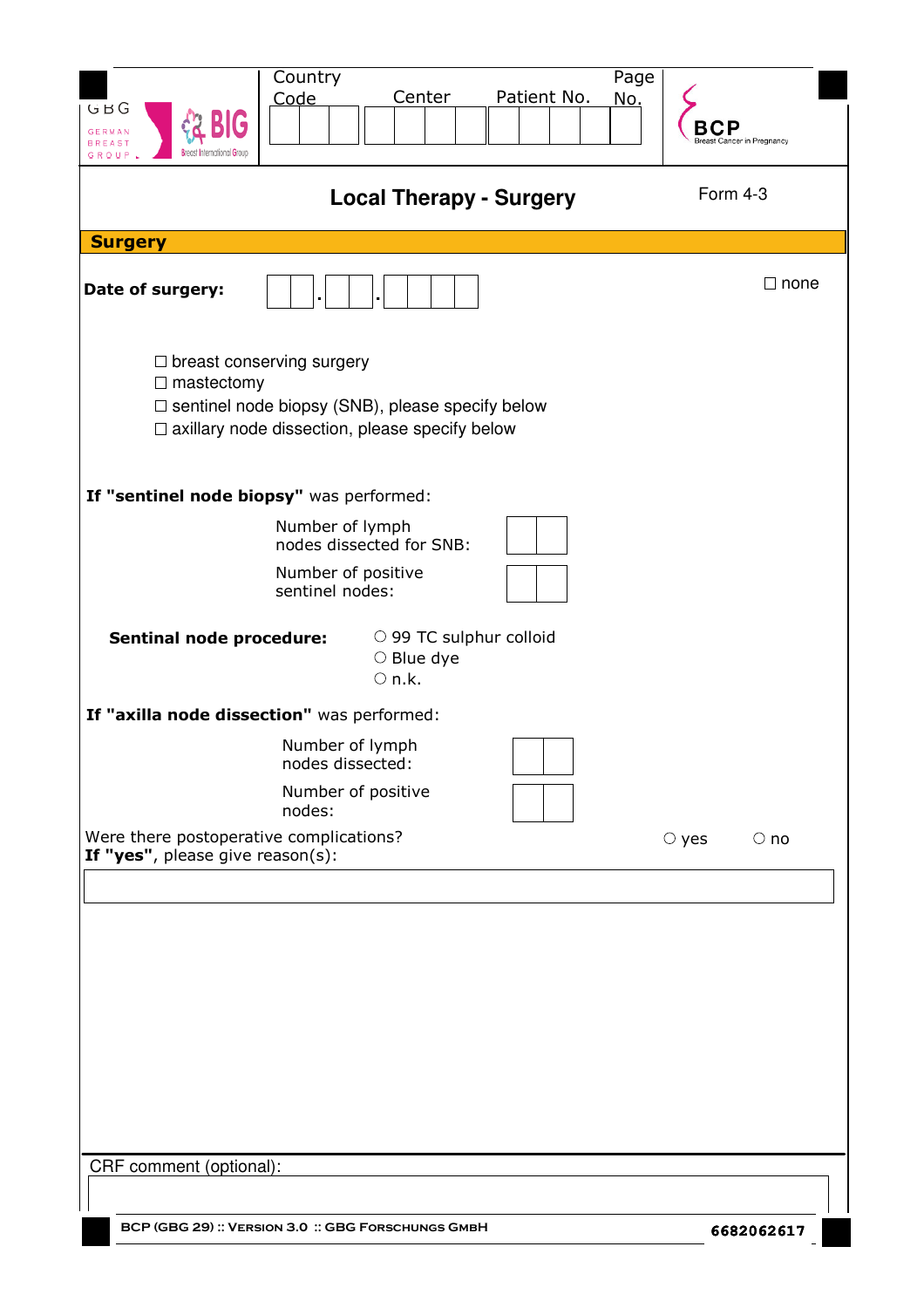| GBG<br><b>BIG</b><br><b>GERMAN</b><br><b>BREAST</b><br><b>Breast International Group</b><br>GROUP L | Country<br>Code | Page<br>Center<br>Patient No.<br><u>No.</u> | <b>BCP</b><br>Breast Cancer in Pregnancy |
|-----------------------------------------------------------------------------------------------------|-----------------|---------------------------------------------|------------------------------------------|
|                                                                                                     |                 | <b>Local Therapy - Radiotherapy</b>         | Form 04-4                                |
| Radiotherapy                                                                                        |                 |                                             |                                          |
| Start date:                                                                                         |                 | End date:                                   | $\Box$ none                              |
|                                                                                                     |                 |                                             |                                          |
|                                                                                                     |                 |                                             |                                          |
|                                                                                                     |                 |                                             |                                          |
|                                                                                                     |                 |                                             |                                          |
|                                                                                                     |                 |                                             |                                          |
|                                                                                                     |                 |                                             |                                          |
|                                                                                                     |                 |                                             |                                          |
| CRF comment (optional):                                                                             |                 |                                             |                                          |
|                                                                                                     |                 |                                             |                                          |
| BCP (GBG 29) :: VERSION 3.0 :: GBG FORSCHUNGS GMBH                                                  |                 |                                             | 0121506140                               |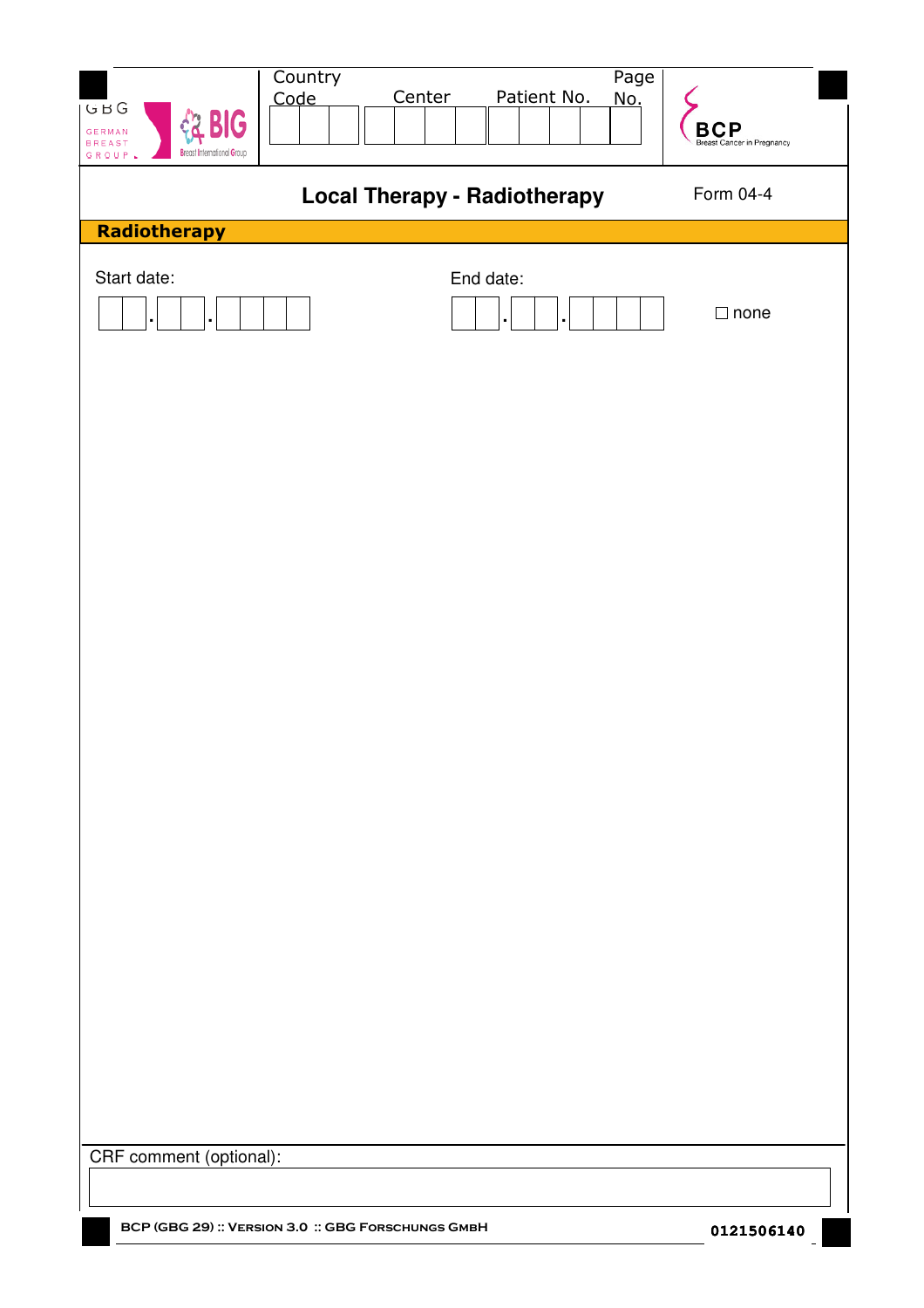| G B G<br><b>GERMAN</b><br><b>BREAST</b><br><b>Breast International Grou</b><br>GROUP                                                                                                                                                                                                            | Country<br>Code         |        |                                | Center          |   |         | Patient No.                          |                             |                   | reast Cancer in Pregnancy                     |                         |
|-------------------------------------------------------------------------------------------------------------------------------------------------------------------------------------------------------------------------------------------------------------------------------------------------|-------------------------|--------|--------------------------------|-----------------|---|---------|--------------------------------------|-----------------------------|-------------------|-----------------------------------------------|-------------------------|
|                                                                                                                                                                                                                                                                                                 | <b>Adverse Events 1</b> |        |                                |                 |   |         |                                      |                             |                   |                                               | Form 4a                 |
| If AE description is not mentioned below, please document on Form 4b.                                                                                                                                                                                                                           |                         |        |                                |                 |   |         |                                      |                             |                   |                                               |                         |
| Did any adverse event listed below occur during<br>$\circ$ yes (please document below)<br>$\bigcirc$ no<br>neoadjuvant chemotherapy?                                                                                                                                                            |                         |        |                                |                 |   |         |                                      |                             |                   |                                               |                         |
| <b>Description</b>                                                                                                                                                                                                                                                                              |                         |        | <b>CTC-Grade (1)</b>           |                 |   |         | <b>Treatment</b><br>modification (2) |                             |                   |                                               | <b>Relationship</b>     |
| (on the basis of CTCAE v4.0)<br>Fatigue:                                                                                                                                                                                                                                                        | n.p.<br>O               | 1<br>∩ | 3<br>2<br>◯<br>$\left(\right)$ | 4               | 1 |         |                                      | 4                           | 5                 | <b>Yes</b><br>$\circ$                         | <b>No</b><br>$\bigcirc$ |
| Headache:                                                                                                                                                                                                                                                                                       |                         | ∩      | O<br>$\left(\right)$           |                 |   | ГΙ      | $\Box$                               | $\Box$                      | $\mathsf{L}$      | O                                             | $\circlearrowright$     |
| Alopecia:                                                                                                                                                                                                                                                                                       |                         | ( )    | O                              |                 |   | $\Box$  | $\mathbf{r}$                         | $\mathcal{L}_{\mathcal{A}}$ | П                 | O                                             | $\bigcirc$              |
|                                                                                                                                                                                                                                                                                                 |                         |        |                                |                 |   |         |                                      |                             |                   |                                               |                         |
| Nausea:                                                                                                                                                                                                                                                                                         | ()                      | ∩      | O<br>$\left(\ \right)$         |                 |   | $\perp$ | □                                    | $\Box$                      | $\perp$           | $\bigcirc$                                    | $\bigcirc$              |
| Anorexia:                                                                                                                                                                                                                                                                                       |                         |        | ∩                              | $\left(\right)$ |   | $\perp$ | П                                    | П                           | $\Box$            | $\bigcirc$                                    | $\bigcirc$              |
| Vomiting:                                                                                                                                                                                                                                                                                       |                         |        | ∩                              | ◯               |   |         | П                                    |                             | $\Box$            | $\bigcirc$                                    | ∩                       |
| Diarrhea:                                                                                                                                                                                                                                                                                       |                         |        |                                | $\left(\right)$ |   |         | П                                    |                             | $\Box$            | ∩                                             | ∩                       |
| Constipation:                                                                                                                                                                                                                                                                                   |                         |        | O                              | O               |   |         | $\mathsf{L}$                         |                             | $\Box$            | $\left(\begin{array}{c} \end{array}\right)$   | ∩                       |
| Mucositis / Esophagitis:                                                                                                                                                                                                                                                                        |                         |        | $\bigcirc$                     | O               |   |         | $\mathsf{L}$                         |                             | $\Box$            | ∩                                             | ∩                       |
| PPE (HFS):                                                                                                                                                                                                                                                                                      |                         |        |                                |                 |   |         |                                      |                             |                   | $\left(\begin{array}{c} 1 \end{array}\right)$ | Ο                       |
| Allergic reaction:                                                                                                                                                                                                                                                                              |                         | O      | $\bigcirc$<br>$\bigcirc$       | $\bigcirc$      |   |         |                                      |                             |                   |                                               | О                       |
| Peripheral sensory                                                                                                                                                                                                                                                                              | O                       |        | $\bigcirc$<br>O                | $\bigcirc$      |   |         |                                      |                             |                   | O                                             | O                       |
| Arthralgia:                                                                                                                                                                                                                                                                                     | O                       | O      | $\bigcirc$<br>O                |                 |   | $\Box$  | □                                    | ⊔                           | $\Box$            | $\bigcirc$                                    | $\bigcirc$              |
| Myalgia:                                                                                                                                                                                                                                                                                        | O                       | О      | O<br>O                         |                 |   | П       | $\Box$                               | $\Box$                      | $\Box$            | $\bigcirc$                                    | $\bigcirc$              |
| Epistaxis:                                                                                                                                                                                                                                                                                      |                         | ( )    | $\bigcirc$<br>O                | O               |   | ſΙ      | ⊔                                    | $\Box$                      | $\Box$            | O                                             | $\bigcirc$              |
| Dyspnea:                                                                                                                                                                                                                                                                                        | O                       | O      | $\bigcirc$<br>$\bigcirc$       | $\circ$         |   |         | □                                    | $\Box$                      | $\Box$            | O                                             | $\bigcirc$              |
| Fever (without neutropenia):                                                                                                                                                                                                                                                                    | O                       | ∩      | ∩<br>O                         | $\circ$         |   | ΓI      | □                                    | ⊔                           | $\Box$            | $\circ$                                       | O                       |
| Febrile neutropenia:<br>(ANC <1.0 x 10 /L & fever>=38,5°C)                                                                                                                                                                                                                                      | $\bigcirc$              |        | O                              | $\bigcirc$      |   | П       | $\Box$                               | $\Box$                      | $\Box$            | $\bigcirc$                                    | $\bigcirc$              |
| Infection, please specify<br>below:                                                                                                                                                                                                                                                             | $\bigcirc$              |        | O                              | $\bigcirc$      |   |         |                                      |                             | $\vert \ \ \vert$ | $\bigcirc$                                    | O                       |
| (1) CTC-Grade: n.p.=not present; maximum CTC-Grade, using the Common Terminology Criteria for Adverse Events (CTCAE v4.0)<br>(2) Treatm. mod: $1 =$ no action taken / $2 =$ Dose delay / $3 =$ Dose reduction / $4 =$ Interruption / $5 =$ Permanent discontinuation<br>CRF comment (optional): |                         |        |                                |                 |   |         |                                      |                             |                   |                                               |                         |
| BCP (GBG 29) :: VERSION 3.0 :: GBG FORSCHUNGS GMBH                                                                                                                                                                                                                                              |                         |        |                                |                 |   |         |                                      |                             |                   | 1484043655                                    |                         |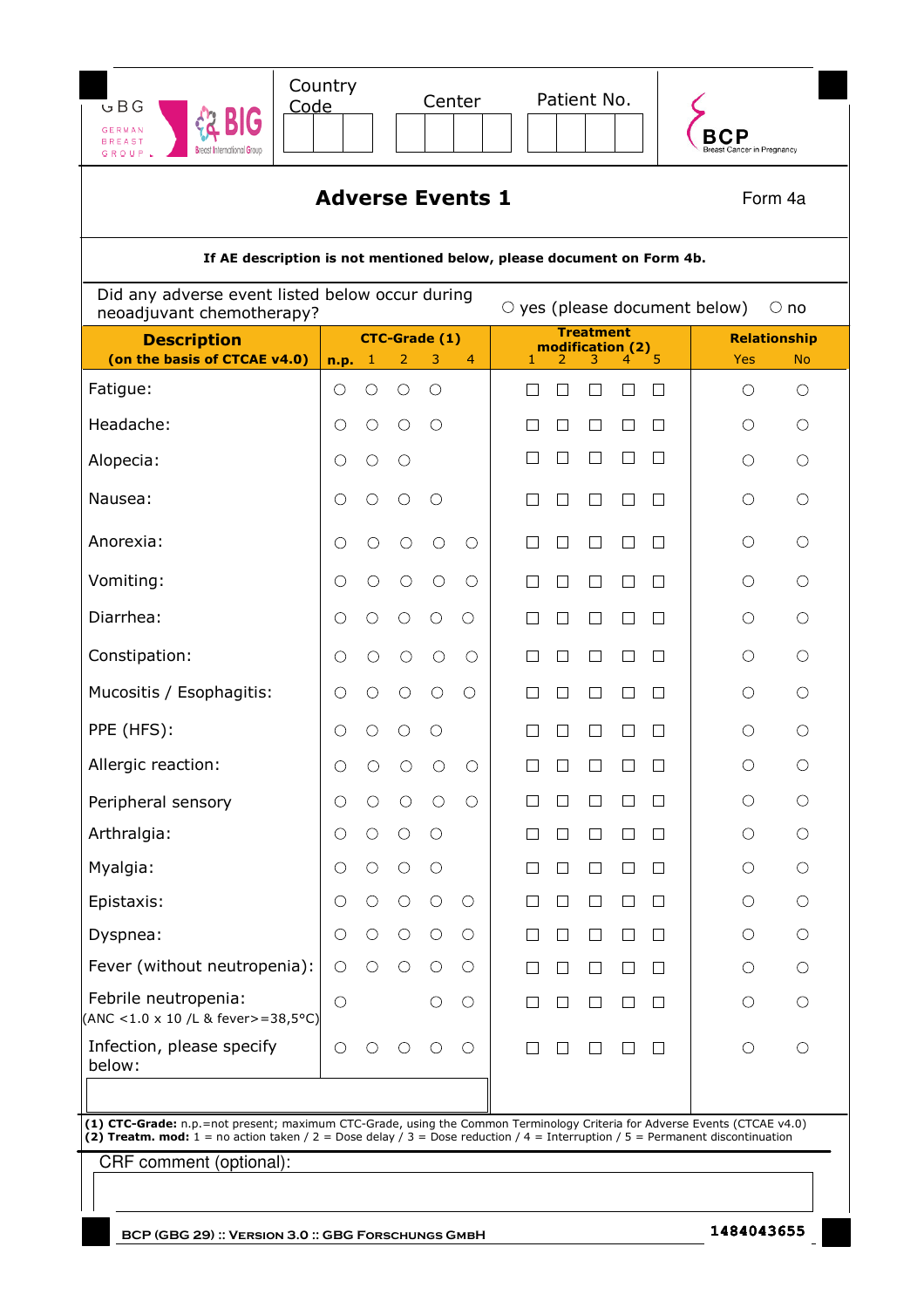| GBG<br><b>GERMAN</b><br><b>BREAST</b>                                                                                                                                                                                                                                              | Country<br>Code |                     |                 | Center         |                                    |                |                   | Patient No.      |                |                                                                  | <b>Breast Cancer in Pregnancy</b> |
|------------------------------------------------------------------------------------------------------------------------------------------------------------------------------------------------------------------------------------------------------------------------------------|-----------------|---------------------|-----------------|----------------|------------------------------------|----------------|-------------------|------------------|----------------|------------------------------------------------------------------|-----------------------------------|
|                                                                                                                                                                                                                                                                                    |                 |                     |                 |                | <b>Form 4b - Adverse Events II</b> |                |                   |                  |                |                                                                  | Form 4b                           |
| Did any adverse event not yet documented<br>on Form 4a Adverse Events I occur<br>during neoadjuvant chemotherapy?                                                                                                                                                                  |                 |                     |                 |                |                                    |                |                   |                  |                | <b>AE Log:</b><br>$\circ$ yes (please document below) $\circ$ no |                                   |
| Description:                                                                                                                                                                                                                                                                       |                 |                     | CTC-Grade (1)   |                |                                    |                | <b>Treatment</b>  | modification (2) |                |                                                                  | Relationship                      |
| <b>1. Adverse Event</b>                                                                                                                                                                                                                                                            | 1.              | 2                   | 3               | $\overline{4}$ | $\mathbf{1}$                       | 2              | 3                 | $\overline{4}$   | 5.             | Yes No                                                           |                                   |
| (on the basis of CTCAE v4.0)<br>Description:                                                                                                                                                                                                                                       | $\bigcirc$      | $\bigcirc$          | $\bigcirc$      | O              | $\Box$                             | $\Box$         | $\perp$           | П                | $\Box$         | ◯                                                                | O                                 |
| <b>2. Adverse Event</b>                                                                                                                                                                                                                                                            | $1 -$           | $\overline{2}$      | 3               | $\overline{4}$ | $1 -$                              | $2 -$          | 3                 | $4 -$            | 5 <sup>5</sup> | Yes No                                                           |                                   |
| (on the basis of CTCAE v4.0)<br>Description:                                                                                                                                                                                                                                       | $\bigcirc$      | $\bigcirc$          | $\bigcirc$      | $\bigcirc$     | $\Box$                             | $\Box$         | $\vert \ \ \vert$ | Ш                | П              | O                                                                | $\bigcirc$                        |
| <b>3. Adverse Event</b>                                                                                                                                                                                                                                                            | $\mathbf{1}$    | $\overline{2}$      | 3               | $\overline{4}$ | $\mathbf{1}$                       | $\overline{2}$ | 3                 | $\overline{4}$   | 5              |                                                                  | Yes No                            |
| (on the basis of CTCAE v4.0):<br>Description:                                                                                                                                                                                                                                      | $\bigcirc$      | $\circlearrowright$ | $\bigcirc$      | $\circ$        | П                                  | П              | $\Box$            | П                | $\Box$         | $\circ$                                                          | $\bigcirc$                        |
| <b>4. Adverse Event</b>                                                                                                                                                                                                                                                            | $1 -$           | $2 -$               |                 | $3 \quad 4$    | $1 -$                              |                | $2 \quad 3$       | $\overline{4}$   | 5 <sup>1</sup> | Yes No                                                           |                                   |
| Description:<br>(on the basis of CTCAE v4.0)                                                                                                                                                                                                                                       | $\bigcirc$      | $\circ$             | $\circ$ $\circ$ |                | $\Box$                             | $\perp$        | $\Box$            | $\Box$           | $\Box$         | $\bigcirc$                                                       | $\circ$                           |
| <b>5. Adverse Event</b>                                                                                                                                                                                                                                                            | $\mathbf{1}$    | $\overline{2}$      | $3 -$           | $\overline{4}$ | $\mathbf{1}$                       | $\overline{2}$ | 3                 | $\overline{4}$   | 5              | Yes No                                                           |                                   |
| Description:<br>(on the basis of CTCAE v4.0)                                                                                                                                                                                                                                       | $\bigcirc$      | $\bigcirc$          | $\circ$         | $\circ$ O      | $\Box$                             | $\Box$         | $\Box$            | $\Box$           | $\Box$         | $\bigcirc$                                                       | $\bigcirc$                        |
| maximum CTC-Grade, using the Common Terminology Criteria for Adverse Events (CTCAE v4.0)<br>$(1)$ CTC-Grade:<br>(2) Treatm. mod: $1 =$ no action taken / $2 =$ Dose delay / $3 =$ Dose reduction / $4 =$ Interruption / $5 =$ Permanent discontinuation<br>CRF comment (optional): |                 |                     |                 |                |                                    |                |                   |                  |                |                                                                  |                                   |
|                                                                                                                                                                                                                                                                                    |                 |                     |                 |                |                                    |                |                   |                  |                |                                                                  |                                   |
| BCP (GBG 29) :: VERSION 3.0 :: GBG FORSCHUNGS GMBH                                                                                                                                                                                                                                 |                 |                     |                 |                |                                    |                |                   |                  |                |                                                                  | 0828133296                        |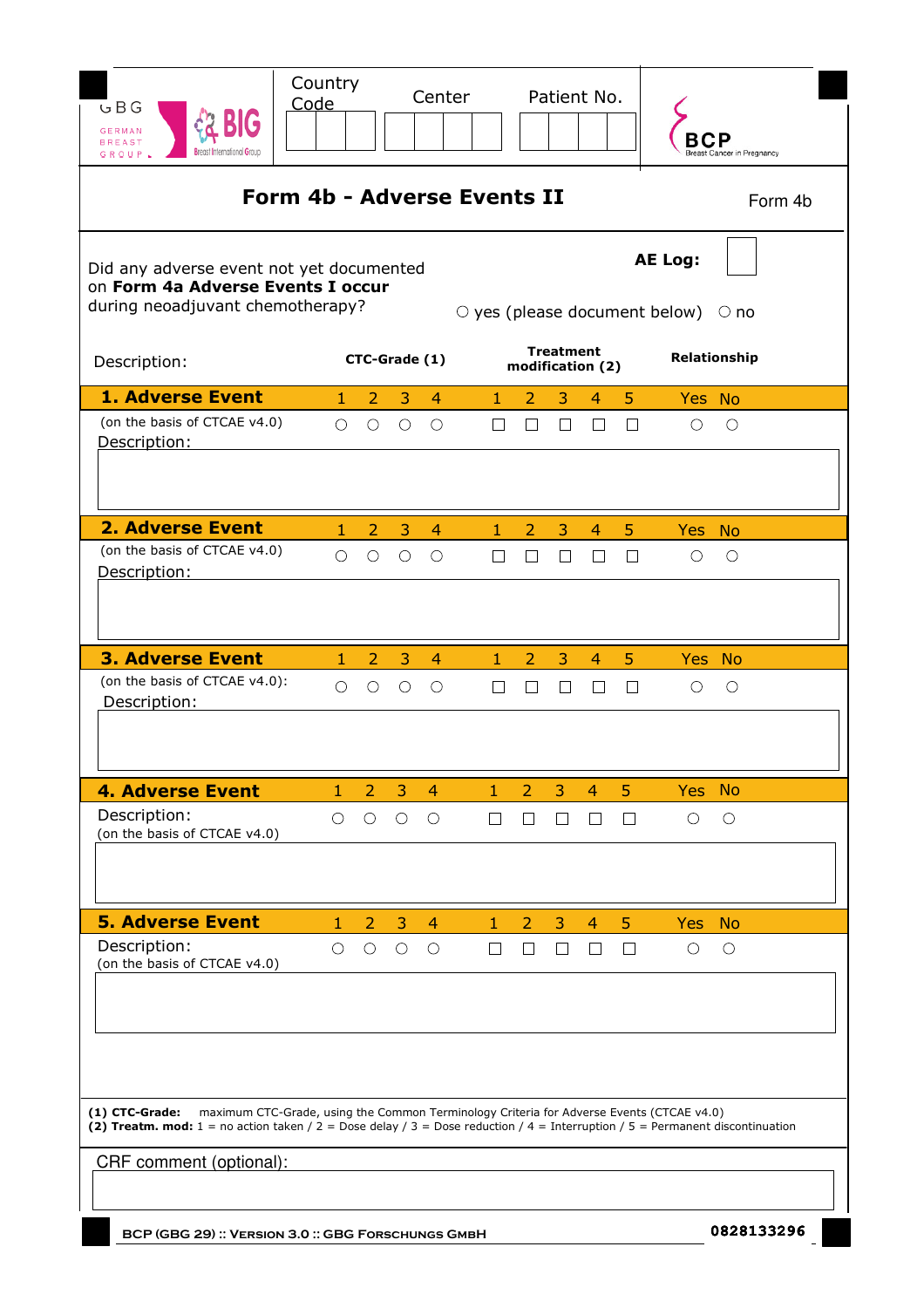| Country<br>Center<br>Patient No. Page No.<br>Code<br>GBG<br><b>GERMAN</b><br>BREAST<br>GROUP | east Cancer in Pregnancy                         |
|----------------------------------------------------------------------------------------------|--------------------------------------------------|
| Imaging neoadjuvant patients during<br>chemotherapy                                          | Form 4c                                          |
| <b>Breast ultrasound</b>                                                                     |                                                  |
| Assessment date:                                                                             | $\Box$ n.d.                                      |
| Tumor size (same<br>mm X<br>lesion as at baseline,<br>mm<br>largest diameters):              | ○ not measurable<br>$\circ$ not detectable       |
| Were there any other suspicious findings?                                                    | $\circ$ yes $\circ$ no                           |
| If "yes", please specify:<br><b>Other examination</b>                                        |                                                  |
|                                                                                              |                                                  |
| Examination:                                                                                 |                                                  |
| Assessment date:                                                                             | $\Box$ n.d.                                      |
| Tumor size (same<br>lesion as at baseline,<br>mm X<br>mm<br>largest diameters):              | $\circ$ not measurable<br>$\circ$ not detectable |
| Were there any other suspicious findings?                                                    | $\circ$ yes $\circ$ no                           |
| If "yes", please specify:                                                                    |                                                  |
|                                                                                              |                                                  |
| CRF comment (optional):                                                                      |                                                  |
| BCP (GBG 29) :: VERSION 3.0 :: GBG FORSCHUNGS GMBH                                           | 7307523119                                       |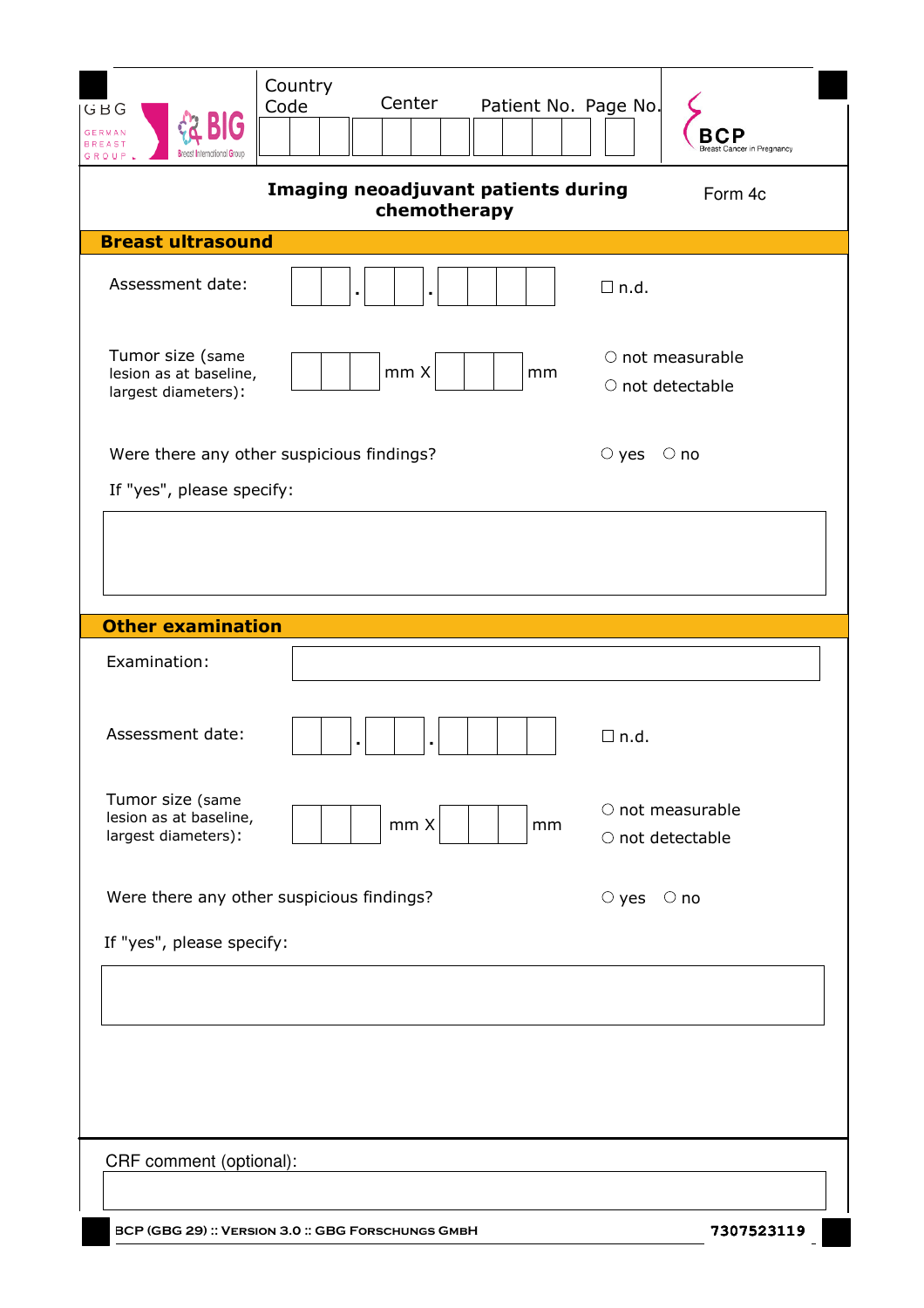| GBG<br><b>GERMAN</b><br><b>BREAST</b><br><b>R</b> reast International Grour<br>GROUP | Country<br>Center<br>Patient No.<br>Code                                                                                           | east Cancer in Pregnancy  |
|--------------------------------------------------------------------------------------|------------------------------------------------------------------------------------------------------------------------------------|---------------------------|
|                                                                                      | <b>Surgery for neoadjuvant patients</b>                                                                                            |                           |
| <b>Primary breast surgery</b>                                                        |                                                                                                                                    |                           |
| Date of the first breast<br>surgery:                                                 |                                                                                                                                    |                           |
|                                                                                      | Was the surgery performed within 1-14 days after the completion<br>of the last chemotherapy cycle? If "no", please give reason(s): | $\circ$ yes<br>$\circ$ no |
|                                                                                      |                                                                                                                                    | $\circ$ no                |
| Were additional surgeries performed?                                                 |                                                                                                                                    | $\circ$ yes               |
| If "yes" $\rightarrow$ a total of                                                    | additional surgeries were performed.                                                                                               |                           |
| Date of last surgery:                                                                |                                                                                                                                    |                           |
| <b>Histology</b>                                                                     |                                                                                                                                    |                           |
| Date of histology:                                                                   |                                                                                                                                    |                           |
| Histological                                                                         | $\circlearrowright$ ductal or ductal-lobular invasive $\circlearrowright$ lobular invasive                                         |                           |
| tumor type:                                                                          | $\circ$ DCIS<br>$\circ$ LCIS<br>$\bigcirc$ pCR                                                                                     |                           |
|                                                                                      | $\circ$ other (please specify):                                                                                                    |                           |
| Tumor grading:                                                                       | $\bigcirc$ n.k.<br>$\circ$ 1<br>$\circ$ 2<br>$\circ$ 3<br>$\bigcirc$ pCR                                                           |                           |
| Vascular Invasion:                                                                   | $\circ$ yes<br>$\circ$ no<br>$\bigcirc$ pCR                                                                                        |                           |
| Lymphatic Invasion:<br>Estrogen receptor:                                            | $\circ$ yes<br>$\bigcirc$ pCR<br>$\bigcirc$ no                                                                                     |                           |
| $\circ$ positive<br>$\circ$ negative                                                 | number of positive<br>$\circ$ n.k.<br>$\circ$ n.a. (pCR)<br>stained cells in %:                                                    |                           |
| Progesterone receptor:<br>$\circ$ positive                                           | number of positive<br>$\circ$ n.k.<br>$\circ$ n.a. (pCR)                                                                           |                           |
| $\circ$ negative                                                                     | stained cells in %:                                                                                                                |                           |
| HER-2/neu status:<br>Ki-67 status:                                                   | $\Box$ n.k.<br>$\Box$ IHC+++<br>$\Box$ FISH+<br>$\Box$ negative<br>$\frac{0}{0}$                                                   | $\Box$ n.a. (pCR)         |
| TNM-Classification:                                                                  | ypT<br>ypN                                                                                                                         |                           |
| If $pN>0$ , please indicate<br>lymph nodes affected:                                 | $\Box$ infraclavicular<br>$\Box$ axillary<br>mammaria interna<br>$\Box$ supraclavicular                                            | $\Box$ n.d./n.k.          |
| CRF comment (optional):                                                              |                                                                                                                                    |                           |
|                                                                                      |                                                                                                                                    |                           |
|                                                                                      | BCP (GBG 29): VERSION 3.0: GBG FORSCHUNGS GMBH                                                                                     | 1214149406                |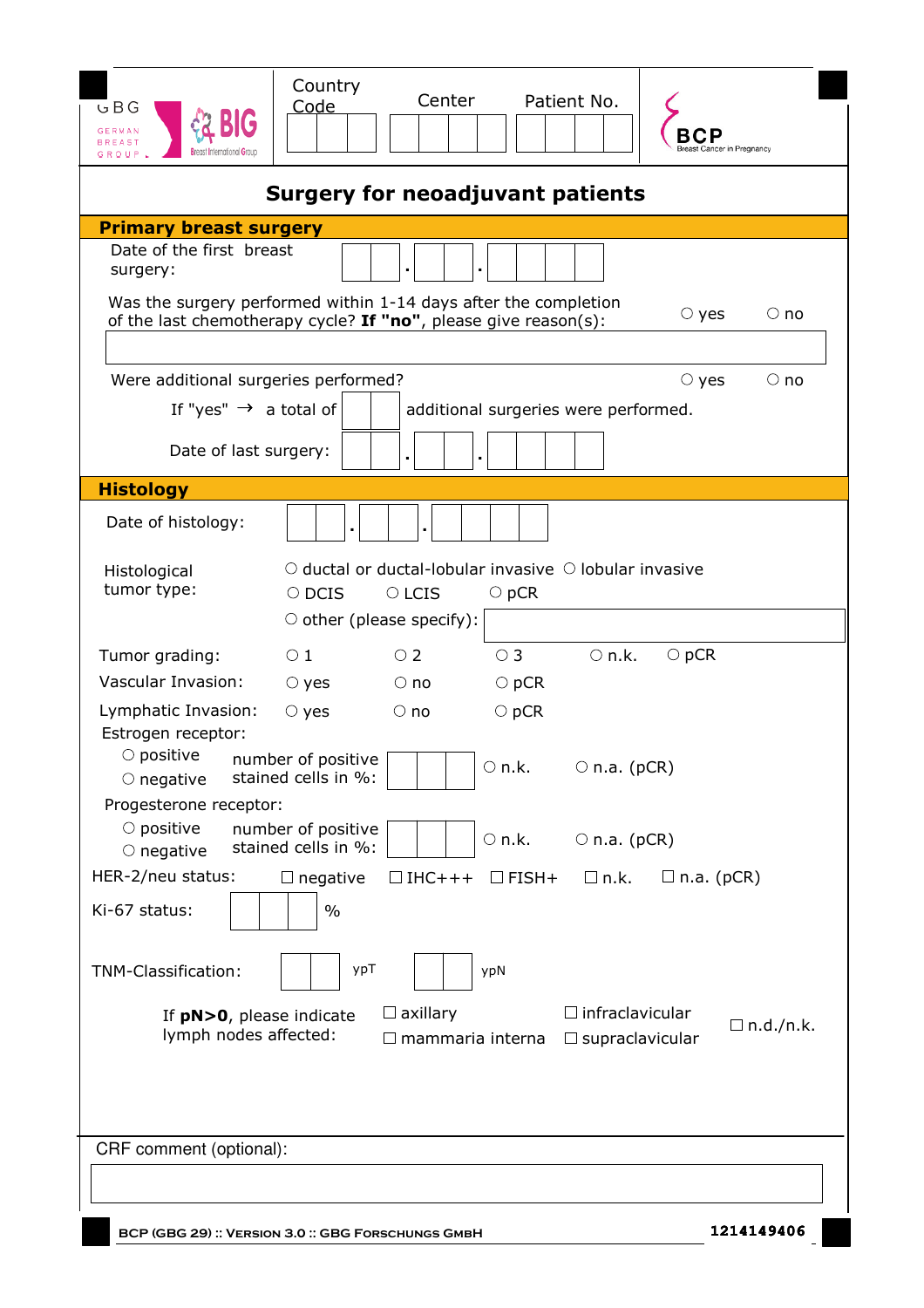| GBG<br><b>GERMAN</b><br><b>BREAST</b><br>GROUP                                           | Country<br>Code                   | Patient No.<br>Center                                                                                  | reast Cancer in Pregnancy                                                                                                                                                                                                                                                                                                                                                                                                                       |  |
|------------------------------------------------------------------------------------------|-----------------------------------|--------------------------------------------------------------------------------------------------------|-------------------------------------------------------------------------------------------------------------------------------------------------------------------------------------------------------------------------------------------------------------------------------------------------------------------------------------------------------------------------------------------------------------------------------------------------|--|
| Form 5<br><b>Pregnancy and Delivery</b>                                                  |                                   |                                                                                                        |                                                                                                                                                                                                                                                                                                                                                                                                                                                 |  |
| <b>Pregnancy</b>                                                                         |                                   |                                                                                                        |                                                                                                                                                                                                                                                                                                                                                                                                                                                 |  |
| Pregnancy interrupted                                                                    | $\circ$ yes<br>$\circ$ no         | Last menstrual period:                                                                                 |                                                                                                                                                                                                                                                                                                                                                                                                                                                 |  |
| Complications during pregnancy<br>Diagnosis                                              | $\circ$ no                        | $\circ$ yes (please specify below)<br>Date of diagnosis                                                | Relation to cancer therapy                                                                                                                                                                                                                                                                                                                                                                                                                      |  |
| 1.<br>2.<br>3.<br>4.<br>5.                                                               |                                   |                                                                                                        | $\bigcirc$ none<br>$\bigcirc$ possible<br>probable<br>$\bigcirc$ unknown<br>$\bigcirc$<br>$\bigcirc$ none<br>$\bigcirc$ possible<br>$\bigcirc$ unknown<br>$\bigcirc$ probable<br>$\bigcirc$ none<br>$\bigcirc$ possible<br>$\bigcirc$ probable<br>$\bigcirc$ unknown<br>$\bigcirc$ possible<br>$\circ$ none<br>$\bigcirc$ probable<br>$\bigcirc$ unknown<br>$\bigcirc$ none<br>$\bigcirc$ possible<br>$\bigcirc$ probable<br>$\bigcirc$ unknown |  |
| <b>Delivery</b>                                                                          |                                   |                                                                                                        |                                                                                                                                                                                                                                                                                                                                                                                                                                                 |  |
| Multiple birth:<br>$\circ$ yes<br>(twins)<br>Date of birth:<br>Type of birth             | $\circ$ no<br>$\circ$ spontaneous | (please fill in Form 6 for each baby.)<br>in pregnancy week no.:<br>$\circ$ operative vaginal delivery | $\circ$ caesarean section                                                                                                                                                                                                                                                                                                                                                                                                                       |  |
| <b>Histology of Placenta</b><br>Metastasis to placenta?<br>FFPE from placenta available? | $\circ$ yes                       | $\circ$ no $\circ$ not done                                                                            | $\circ$ yes<br>$\circ$ no                                                                                                                                                                                                                                                                                                                                                                                                                       |  |
| If "yes"<br>Histo No.:                                                                   |                                   |                                                                                                        |                                                                                                                                                                                                                                                                                                                                                                                                                                                 |  |
| CRF comment (optional):                                                                  |                                   |                                                                                                        |                                                                                                                                                                                                                                                                                                                                                                                                                                                 |  |
| BCP (GBG 29) :: VERSION 3.0 :: GBG FORSCHUNGS GMBH                                       |                                   |                                                                                                        | 7554588923                                                                                                                                                                                                                                                                                                                                                                                                                                      |  |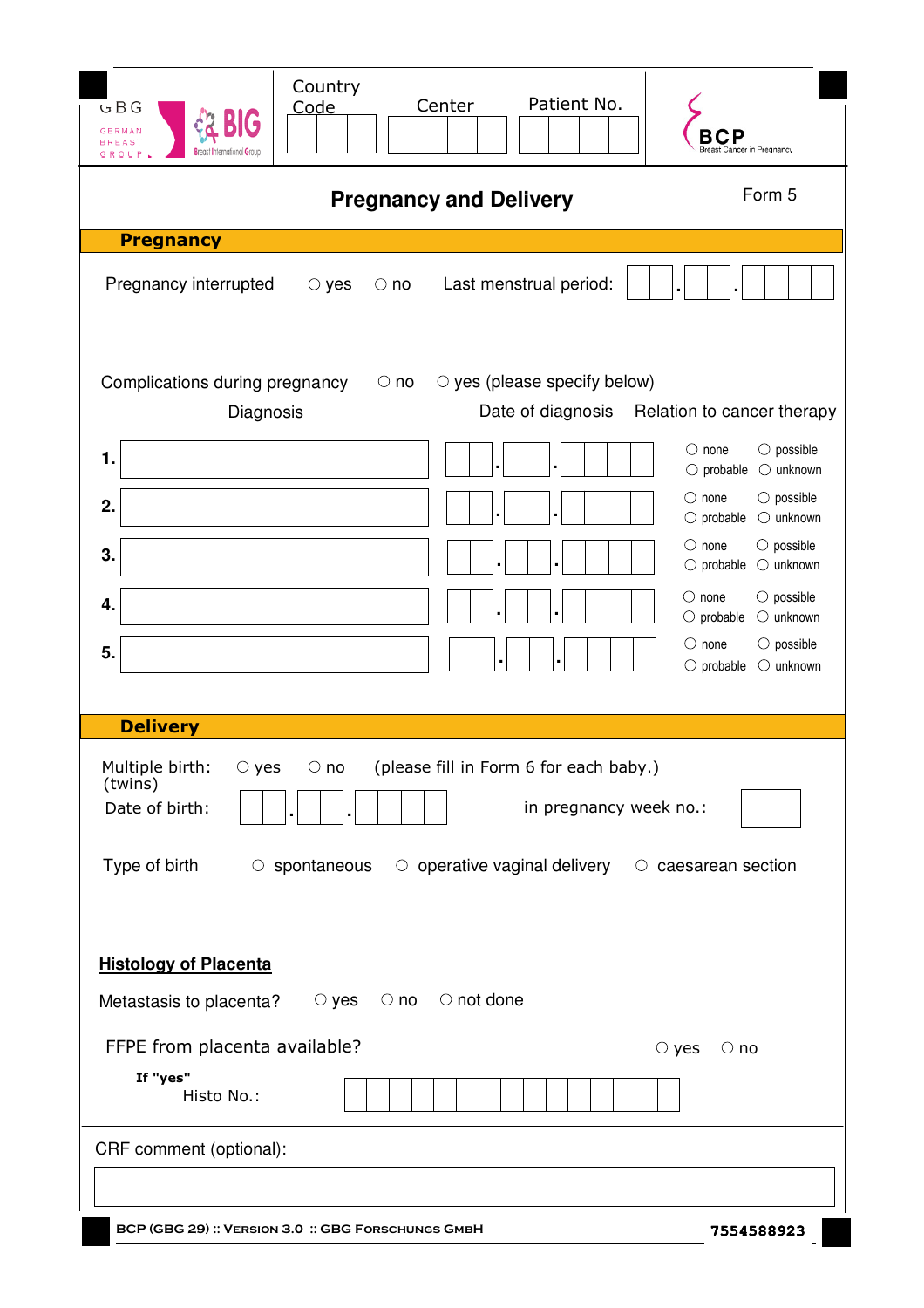| Country<br>Center<br>Code<br>GBG<br><b>GERMAN</b>                                                                                                                                                                | Patient No. Child No.<br>east Cancer in Pregnancy                                                                                          |
|------------------------------------------------------------------------------------------------------------------------------------------------------------------------------------------------------------------|--------------------------------------------------------------------------------------------------------------------------------------------|
| <b>Child</b>                                                                                                                                                                                                     | Form 6                                                                                                                                     |
| <b>Newborn</b>                                                                                                                                                                                                   |                                                                                                                                            |
| Gender:<br>$\circ$ female<br>$\circ$ male<br>Apgar number 5/10<br>Release from hospital $\circ$ together with the mother<br>If later, please specifiy the reasons:<br><b>Examination immediately after birth</b> | arterial pH value<br>venous pH value<br>$\circ$ later<br><b>Examination 4 weeks after birth</b>                                            |
| Body weight<br>g                                                                                                                                                                                                 | Body weight<br>g                                                                                                                           |
| cm<br>Body length                                                                                                                                                                                                | Body length<br>cm                                                                                                                          |
| Hair:<br>$\circ$ corresponding to the age<br>$\circ$ not sufficient<br>Signs of infection<br>$\circ$ yes<br>$\circ$ no<br>If yes, please specify                                                                 | Hair:<br>$\circ$ corresponding to the age<br>○ not sufficient<br>Signs of infection<br>$\circ$ yes<br>$\circ$ no<br>If yes, please specify |
| <b>Haematology</b> Please enter the decimal point/<br>comma in a separate field.<br>Unit (or n.d.)                                                                                                               | <b>Haematology</b> Please enter the decimal point/<br>comma in a separate field.<br>Unit (or n.d.)                                         |
| Haemoglobin                                                                                                                                                                                                      | Haemoglobin                                                                                                                                |
| Leukocytes                                                                                                                                                                                                       | Leukocytes                                                                                                                                 |
| <b>Platelets</b>                                                                                                                                                                                                 | <b>Platelets</b>                                                                                                                           |
| CRF comment (optional):<br>BCP (GBG 29): VERSION 3.0: GBG FORSCHUNGS GMBH                                                                                                                                        | CRF comment (optional):<br>4858475720                                                                                                      |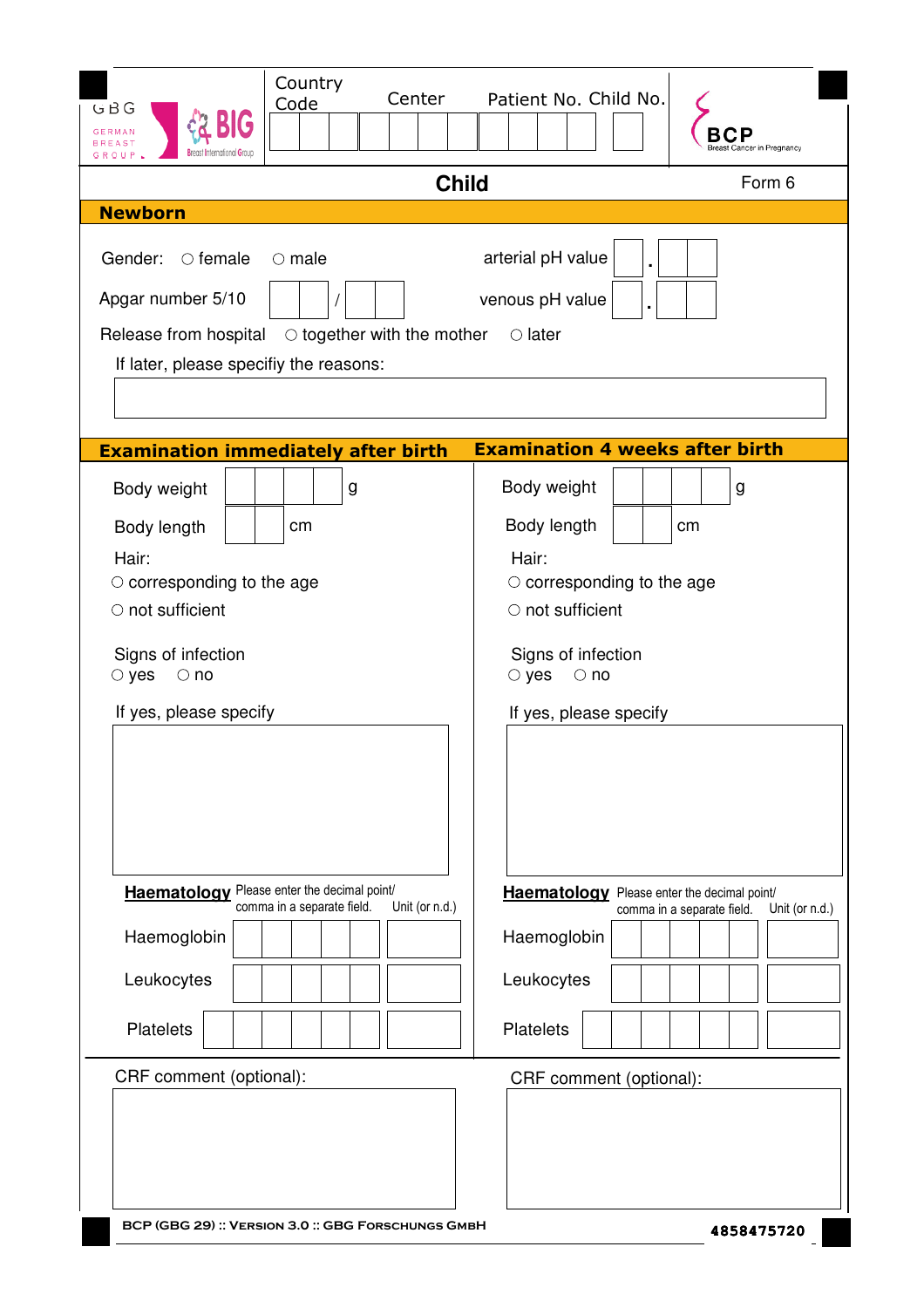| GBG<br><b>GERMAN</b><br><b>BREAST</b><br>GROUP.                                                                                                                                                     | <b>FU</b><br>Country<br>Patient No.<br>Center<br>No.<br>Code                                                                                                                                                          |                             | Cancer in Pregnancy      |
|-----------------------------------------------------------------------------------------------------------------------------------------------------------------------------------------------------|-----------------------------------------------------------------------------------------------------------------------------------------------------------------------------------------------------------------------|-----------------------------|--------------------------|
|                                                                                                                                                                                                     | <b>FU - Follow Up Patient</b>                                                                                                                                                                                         |                             |                          |
|                                                                                                                                                                                                     | Date of Follow up Report / Date of last contact                                                                                                                                                                       |                             |                          |
| Date of follow<br>up report:                                                                                                                                                                        | Date of last<br>contact:                                                                                                                                                                                              |                             |                          |
| <b>Patient status</b>                                                                                                                                                                               |                                                                                                                                                                                                                       |                             |                          |
| Patient is alive and healthy:<br><b>Diagnosis of local relapse:</b><br>→ Date of first<br>loco-regional<br>relapse:<br>$\blacktriangleright$ Location(s)<br>of relapse(s):<br>(mark all that apply) | (if "no", please specify below)<br>$\Box$ ipsilateral breast - same quadrant as first primary<br>$\Box$ ipsilateral breast - different quadrant<br>$\Box$ supra-/intraclavicular LN ipsilateral<br>$\Box$ axillary LN | $\circ$ yes<br>$\circ$ yes  | $\circ$ no<br>$\circ$ no |
| <b>Diagnosis of distant relapse:</b>                                                                                                                                                                |                                                                                                                                                                                                                       | $\circ$ yes                 | $\circ$ no               |
| <b>→</b> Date of first<br>distant relapse:                                                                                                                                                          |                                                                                                                                                                                                                       |                             |                          |
| $\blacktriangleright$ Location(s)<br>of relapse(s):<br>(mark all that apply)                                                                                                                        | $\Box$ contralateral breast<br>$\Box$ skin<br>$\Box$ bone<br>$\Box$ LN other than loco-regional $\Box$ CNS<br>$\Box$ pleural<br>$\Box$ other (please specify):                                                        | $\Box$ liver<br>$\Box$ lung |                          |
| <b>Diagnosis of 2nd malignancy:</b>                                                                                                                                                                 |                                                                                                                                                                                                                       |                             | $\circ$ no               |
| Date of<br>diagnosis:                                                                                                                                                                               |                                                                                                                                                                                                                       | $\bigcirc$ yes              |                          |
| <b>→</b> Diagnosis:                                                                                                                                                                                 |                                                                                                                                                                                                                       |                             |                          |
| <b>Patient died:</b>                                                                                                                                                                                |                                                                                                                                                                                                                       | $\circ$ yes                 | $\circ$ no               |
| $\rightarrow$ Date of death:                                                                                                                                                                        |                                                                                                                                                                                                                       |                             |                          |
| ◆ Primary cause<br>of death:                                                                                                                                                                        | $\circlearrowright$ due to breast cancer                                                                                                                                                                              |                             |                          |
|                                                                                                                                                                                                     | $\circ$ due to the following<br>adverse event:                                                                                                                                                                        |                             |                          |
|                                                                                                                                                                                                     | $\circ$ other (specify):                                                                                                                                                                                              |                             |                          |
|                                                                                                                                                                                                     | $\circ$ unknown                                                                                                                                                                                                       |                             |                          |
| Has the patient become pregnant?:                                                                                                                                                                   | if "yes", please fill in the section below "Pregnancy outcome"                                                                                                                                                        | $\bigcirc$ yes              | $\circ$ no               |
| CRF comment (optional):                                                                                                                                                                             |                                                                                                                                                                                                                       |                             |                          |
|                                                                                                                                                                                                     |                                                                                                                                                                                                                       |                             |                          |
|                                                                                                                                                                                                     | BCP (GBG 29) :: VERSION 3.0 :: GBG FORSCHUNGS GMBH                                                                                                                                                                    |                             | 3849585259               |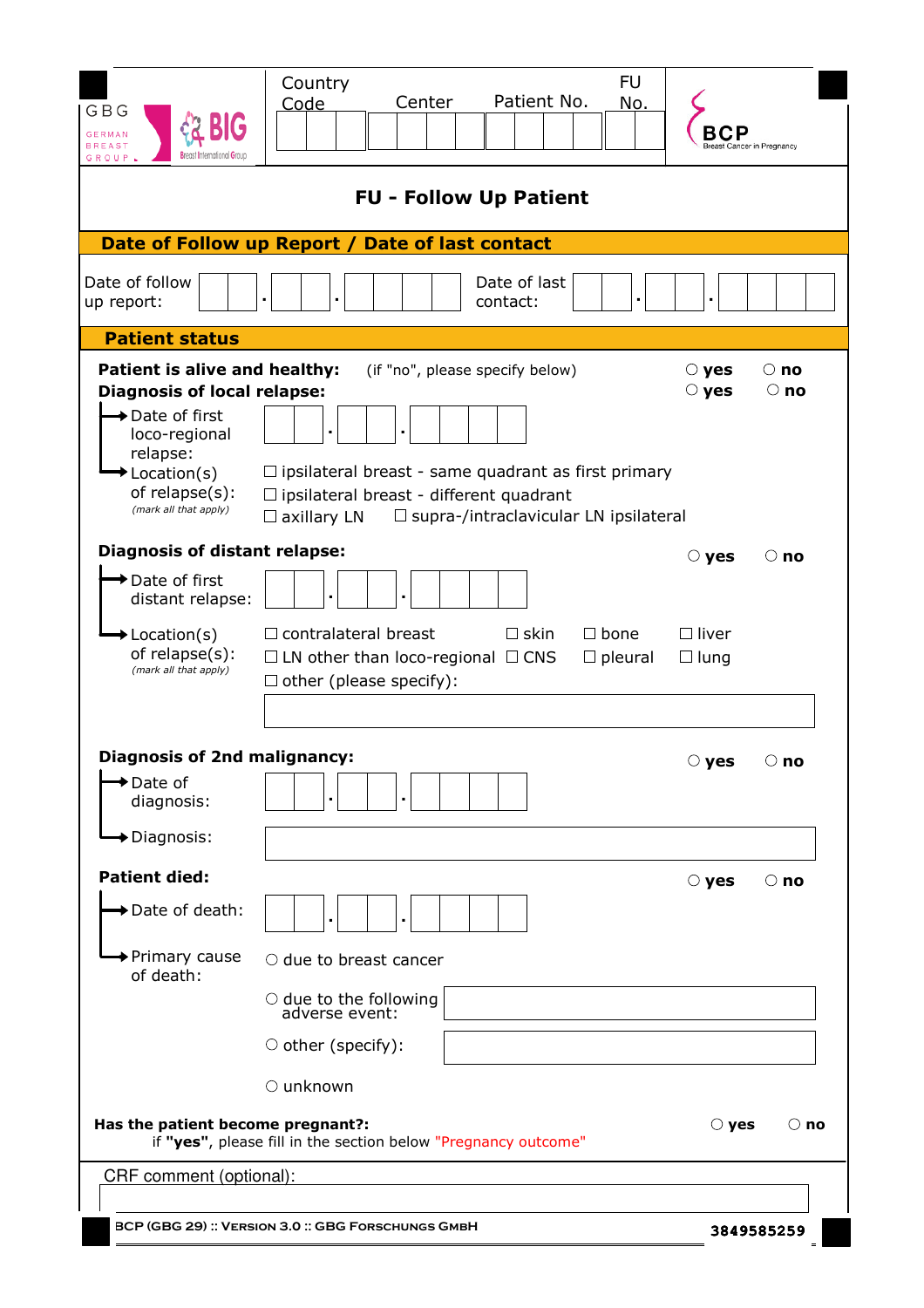| Country<br>Code<br>GBG<br><b>BIG</b><br><b>GERMAN</b><br><b>BREAST</b><br><b>Breast International Group</b><br>GROUP L | <b>FU</b><br>Patient No.<br>Center<br>No.                                                           | <b>Breast Cancer in Pregnancy</b> |
|------------------------------------------------------------------------------------------------------------------------|-----------------------------------------------------------------------------------------------------|-----------------------------------|
|                                                                                                                        | <b>FU - Follow Up Patient</b>                                                                       |                                   |
| <b>Pregnancy outcome</b>                                                                                               |                                                                                                     |                                   |
| <b>Pregnancy outcome:</b>                                                                                              | $\circ$ Termination<br>$\circlearrowright$ Miscarriage<br>$\circ$ Still birth<br>$\circ$ Live birth |                                   |
| Week of pregnancy:                                                                                                     |                                                                                                     |                                   |
| Date of delivery/termination:                                                                                          | $\blacksquare$<br>$\blacksquare$                                                                    |                                   |
|                                                                                                                        |                                                                                                     |                                   |
|                                                                                                                        |                                                                                                     |                                   |
|                                                                                                                        |                                                                                                     |                                   |
|                                                                                                                        |                                                                                                     |                                   |
|                                                                                                                        |                                                                                                     |                                   |
|                                                                                                                        |                                                                                                     |                                   |
|                                                                                                                        |                                                                                                     |                                   |
|                                                                                                                        |                                                                                                     |                                   |
|                                                                                                                        |                                                                                                     |                                   |
| CRF comment (optional):                                                                                                |                                                                                                     |                                   |
| BCP (GBG 29) :: VERSION 3.0 :: GBG FORSCHUNGS GMBH                                                                     |                                                                                                     | 2654520318                        |